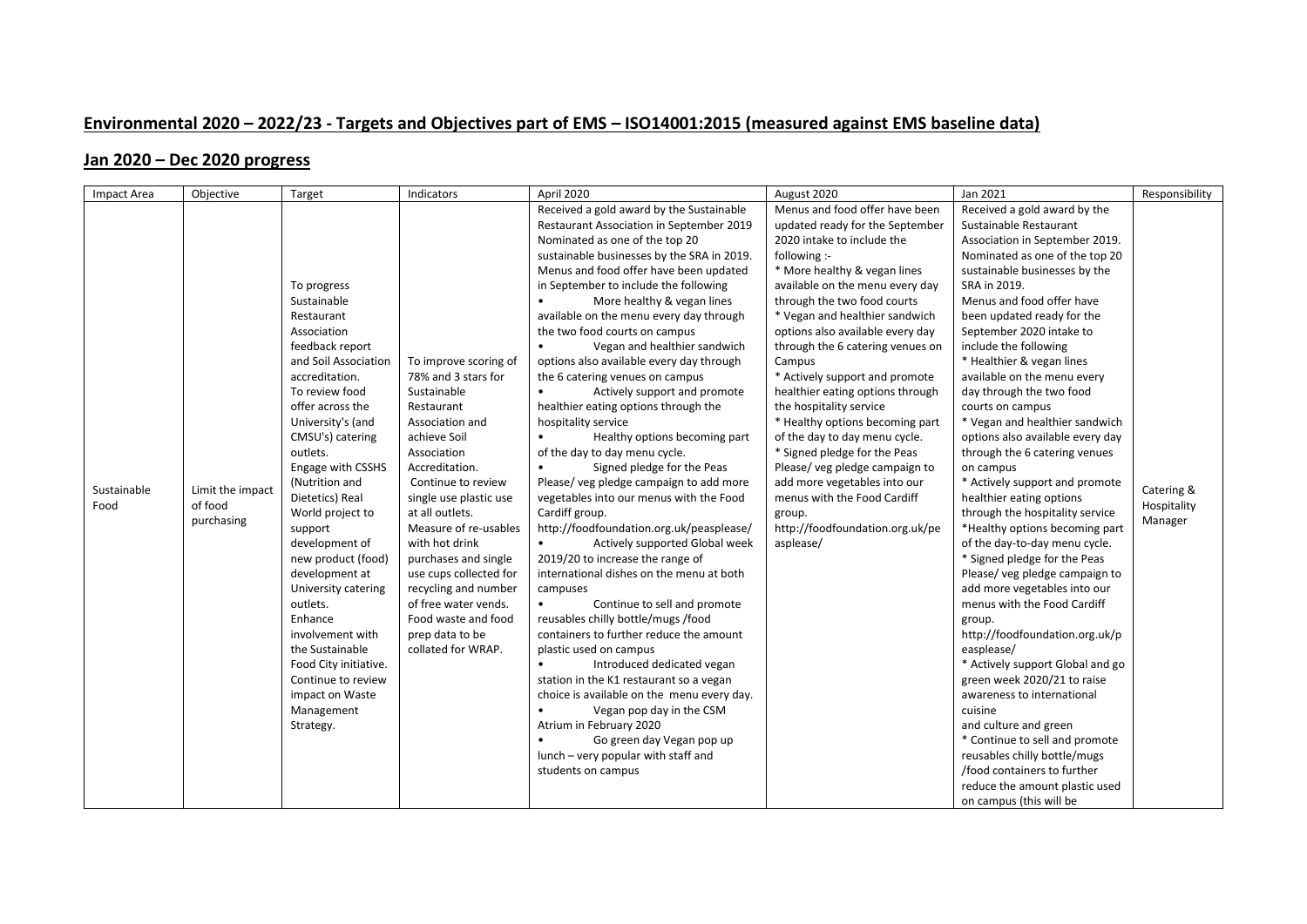|  |  | Working with the Soil association and | introduced again once social      |  |
|--|--|---------------------------------------|-----------------------------------|--|
|  |  | working towards their accreditation.  | distancing is removed)            |  |
|  |  | Currently on hold due to Covid.       | * Introduced dedicated vegan      |  |
|  |  |                                       | station in the K1 restaurant so a |  |
|  |  |                                       | vegan choice is available on the  |  |
|  |  |                                       | menu every day. Working with      |  |
|  |  |                                       | the Soil association and working  |  |
|  |  |                                       | towards their accreditation.      |  |
|  |  |                                       | Currently on hold due to Covid.   |  |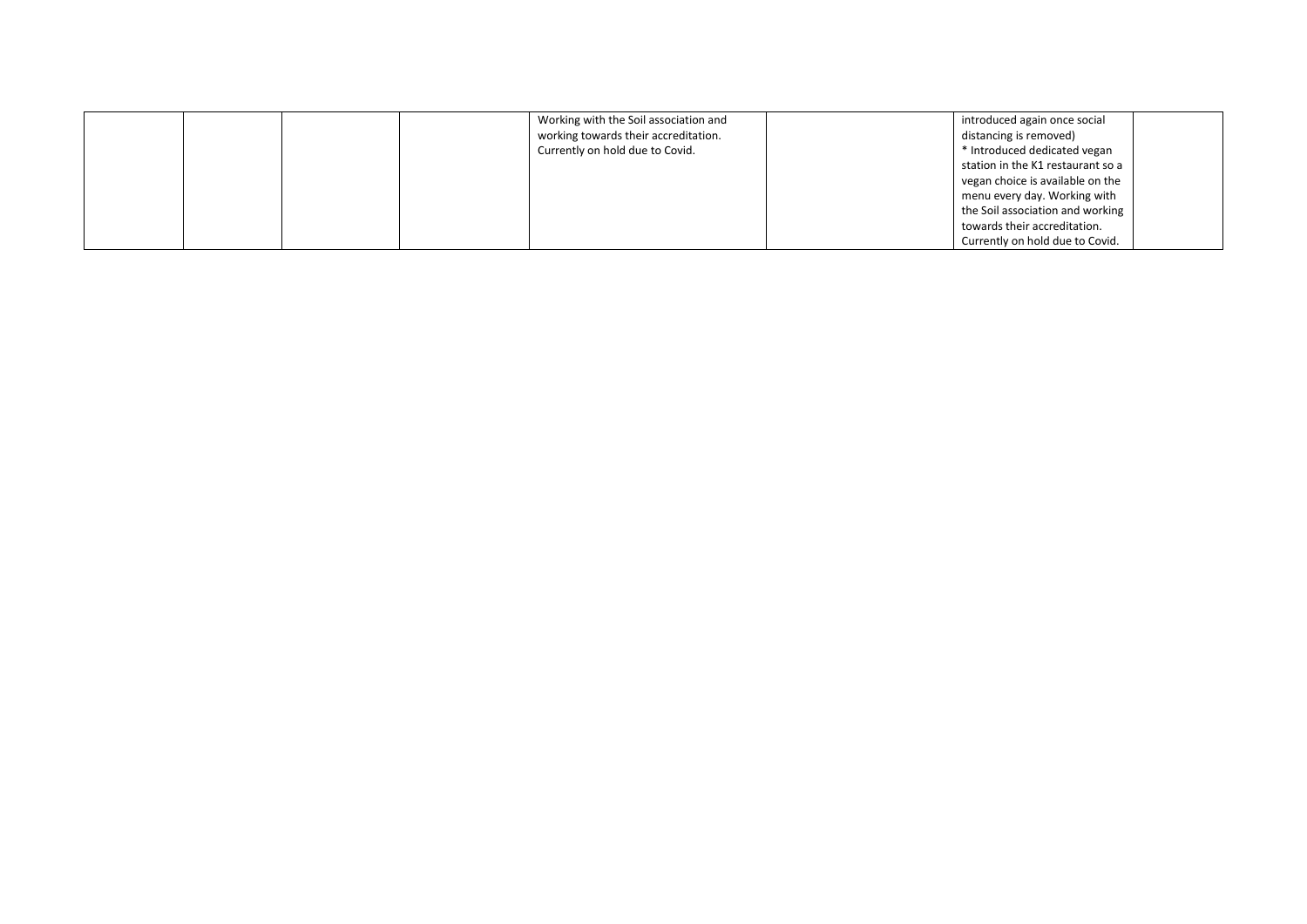| Impact Area         | Objective                                 | Target                                                                                                                                                                                                                                                                                                                                                                                                                                                                                                                                                                                                                                                                                                                                | Indicators                                                                                                                                                                                                                                                                                                                                                                              | April 2020                                                                                                                                                                                                                                                                                                                                                                                                                                                        | August 2020                                                                                                                                                                                                                                                                                                                                                                                                                                                                                                                                                                                                                                                                                                                                                                                                                                                                                                                                                                                                                                                                                                                                                                                                                                                                                                                                                                                                                                                       | Jan 2021                                                                                                                                                                                                                                                                                                                                                                                                                                                                                                                                                                                                                                                                                                                                                                                                                                                                                                                                                                                                                                                                                                                                                                                                                                                                                                                                           | Responsibility                |
|---------------------|-------------------------------------------|---------------------------------------------------------------------------------------------------------------------------------------------------------------------------------------------------------------------------------------------------------------------------------------------------------------------------------------------------------------------------------------------------------------------------------------------------------------------------------------------------------------------------------------------------------------------------------------------------------------------------------------------------------------------------------------------------------------------------------------|-----------------------------------------------------------------------------------------------------------------------------------------------------------------------------------------------------------------------------------------------------------------------------------------------------------------------------------------------------------------------------------------|-------------------------------------------------------------------------------------------------------------------------------------------------------------------------------------------------------------------------------------------------------------------------------------------------------------------------------------------------------------------------------------------------------------------------------------------------------------------|-------------------------------------------------------------------------------------------------------------------------------------------------------------------------------------------------------------------------------------------------------------------------------------------------------------------------------------------------------------------------------------------------------------------------------------------------------------------------------------------------------------------------------------------------------------------------------------------------------------------------------------------------------------------------------------------------------------------------------------------------------------------------------------------------------------------------------------------------------------------------------------------------------------------------------------------------------------------------------------------------------------------------------------------------------------------------------------------------------------------------------------------------------------------------------------------------------------------------------------------------------------------------------------------------------------------------------------------------------------------------------------------------------------------------------------------------------------------|----------------------------------------------------------------------------------------------------------------------------------------------------------------------------------------------------------------------------------------------------------------------------------------------------------------------------------------------------------------------------------------------------------------------------------------------------------------------------------------------------------------------------------------------------------------------------------------------------------------------------------------------------------------------------------------------------------------------------------------------------------------------------------------------------------------------------------------------------------------------------------------------------------------------------------------------------------------------------------------------------------------------------------------------------------------------------------------------------------------------------------------------------------------------------------------------------------------------------------------------------------------------------------------------------------------------------------------------------|-------------------------------|
| Waste<br>Management | Reduce waste<br>and increase<br>awareness | Reduce total<br>number of bins<br>across Campuses<br>and standardise to<br>support clear<br>message on<br>Recycling (survey<br>pre - March 2020<br>and post July<br>$2020$ ).<br>To remove all Glass<br>and Food waste<br>from Halls<br>Recycling (DMR)<br>and General Waste<br>streams at Cyncoed<br>and Plas Gwyn by<br>July 2020 (current<br>contamination level<br>to zero - Record<br>reported incidents<br>to date and<br>measure against<br>reported incidents<br>as at July 2020).<br>To make all Staff,<br>Students and<br>Visitors aware of<br>the Recycling and<br>Re-use facilities at<br>the University<br>(surveys of<br><b>Students and Staff</b><br>to be undertaken<br>during March 2020<br>and again June<br>2020). | Audit of bin locations<br>and numbers March<br>2020 and survey<br>review data.<br>Record reported<br>incidents to date and<br>measure against<br>reported incidents as<br>at July 2020.<br>Record of awareness<br>activities and survey<br>results.<br>Maintain zero waste<br>to landfill and work<br>towards Welsh<br>Government's target<br>of recycling 70% of<br>our waste by 2025. | Environment and Estates Budgeting - To<br>fund changeover of bins (cost paper to be<br>submitted).<br>Support from Sustainability Engagement<br>Manager - To recruit Students to assist<br>with Bin audits and establish the best way<br>to engage with new and existing students<br>on driving performance on Recycling.<br>SU / Catering - Support to enforce the<br>message on Recycling (following<br>changeover of bins and provision of comms<br>materials) | 1) Reduce total number of bins<br>across Campuses and standardise<br>to support clear message on<br>Recycling (survey pre - March<br>2020 and post July 2020).<br>Process has started at Cyncoed as<br>there is a greater mix of types of<br>bins there, focussing on external<br>bins initially. Aim to re-purpose<br>the existing 'Cardiff Met Blue'<br>single bins to support action<br>point 2. Meeting with Fab Lab to<br>scope re-purposing of these bins<br>to create Glass bins that will be<br>safe for Student use and for<br>Gavin Jones to easily empty has<br>been delayed due to current<br>Covid-19 crisis. Contact has now<br>been made with Fab Lab to<br>progress scoping of this work,<br>delivery of a sample bin will be<br>completed week commencing<br>4th May.<br>The cost of replacement to the<br>Dual type bins is significant; given<br>the current crisis, consideration is<br>to be first given to relocating<br>dual type bins from Llandaff - if<br>quantities permit. This will delay<br>the changeover.<br>The current Waste Management<br>contract will be extended for 1<br>year from August 2020,<br>discussions ongoing with<br>contractor to scope the reduction<br>of collection frequency / size of<br>bins etc. to reflect reduced<br>demand from a reduced physical<br>Staff and Student presence on<br>Campus. Potential saving could<br>be re-directed to fund the<br>changeover of external bins<br>outlined above. | Reduce total number of bins<br>across Campuses and<br>standardise to support clear<br>message on Recycling (survey<br>pre - March 2020 and post July<br>$2020$ ).<br>The cost of replacement to the<br>Dual type bins is significant;<br>given the current crisis,<br>consideration is to be first given<br>to relocating dual type bins<br>from Llandaff - if quantities<br>permit. This will delay the<br>changeover. The current Waste<br>Management contract will be<br>extended for 1 year from<br>August 2020, discussions<br>ongoing with contractor to<br>scope the reduction of<br>collection frequency / size of<br>bins etc. to reflect reduced<br>demand from a reduced<br>physical Staff and Student<br>presence on Campus. Potential<br>saving could be re-directed to<br>fund the changeover of external<br>bins outlined above. Action -<br>Paper to be submitted to<br>Director of Environment and<br>Estates detailing total cost and<br>efficiency saving from Waste<br>contract for consideration<br>before progressing ordering of<br>replacement bins. Completed,<br>£8k saving achieved on Waste<br>contract due to reduced<br>volumes of waste and collection<br>frequencies has been utilised to<br>fund the purchase of new Bins<br>at Cyncoed Campus. Bins<br>received on Campus 6th<br>January 2021, now being issued, | Head of<br>Campus<br>Services |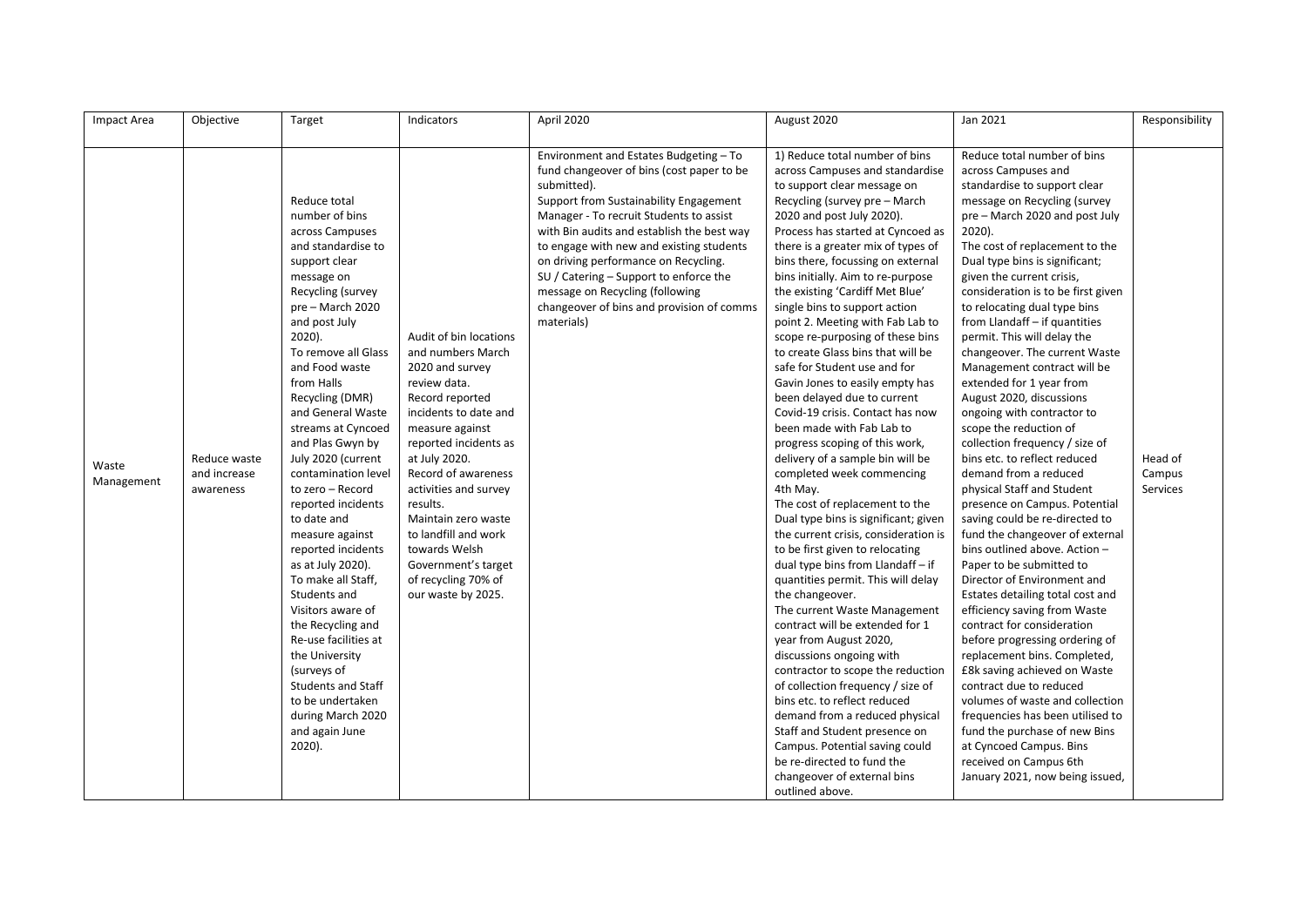|  |  | Action - Paper to be submitted     | some require installation        |  |
|--|--|------------------------------------|----------------------------------|--|
|  |  | to Director of Environment and     | (bolting to floor).              |  |
|  |  | Estates detailing total cost and   | New Action - Recycling posters   |  |
|  |  | efficiency saving from Waste       | to be refreshed across the       |  |
|  |  | contract for consideration before  | Campuses, focussing on areas     |  |
|  |  | progressing ordering of            | that remain in use during the    |  |
|  |  | replacement bins.                  | Pandemic.                        |  |
|  |  | 2) To remove all Glass and Food    | 2) To remove all Glass and Food  |  |
|  |  | waste from Halls Recycling (DMR)   | waste from Halls Recycling       |  |
|  |  | and General Waste streams at       | (DMR) and General Waste          |  |
|  |  | Cyncoed and Plas Gwyn by July      | streams at Cyncoed and Plas      |  |
|  |  | 2020 (current contamination        | Gwyn by July 2020 (current       |  |
|  |  | level to zero - Record reported    | contamination level to zero -    |  |
|  |  | incidents to date and measure      | Record reported incidents to     |  |
|  |  | against reported incidents as at   | date and measure against         |  |
|  |  | July 2020)                         | reported incidents as at July    |  |
|  |  | Implementation of Food waste       | 2020) Implementation of Food     |  |
|  |  |                                    |                                  |  |
|  |  | recycling has progressed at Plas   | waste recycling has progressed   |  |
|  |  | Gwyn, some issues with missed      | at Plas Gwyn, some issues with   |  |
|  |  | collections that have been         | missed collections that have     |  |
|  |  | addressed with the contractor      | been addressed with the          |  |
|  |  | emphasising the importance of      | contractor emphasising the       |  |
|  |  | ensuring that this does not        | importance of ensuring that this |  |
|  |  | happen regularly as it could lead  | does not happen regularly as it  |  |
|  |  | to overspill and pest control      | could lead to overspill and pest |  |
|  |  | issues, and subsequently ceasing   | control issues, and              |  |
|  |  | of the recycling of food waste.    | subsequently ceasing of the      |  |
|  |  | Food waste collection at Cyncoed   | recycling of food waste. Food    |  |
|  |  | to be rolled out once the pilot at | waste collection at Cyncoed to   |  |
|  |  | Plas Gwyn has been approved;       | be rolled out once the pilot at  |  |
|  |  | now aiming for implementation      | Plas Gwyn has been approved;     |  |
|  |  | in readiness for start of next     | now aiming for implementation    |  |
|  |  | Academic year. Implementing        | in readiness for start of next   |  |
|  |  | Glass recycling at Cyncoed via     | Academic year. Implementing      |  |
|  |  | use of repurposed bins on          | Glass recycling at Cyncoed via   |  |
|  |  | Campus to be implemented if        | use of repurposed bins on        |  |
|  |  | scoping by Campus Services and     | Campus to be implemented if      |  |
|  |  | Fab Lab is successful. Cost for    | scoping by Campus Services and   |  |
|  |  | new Glass bins will be included in | Fab Lab is successful. Cost for  |  |
|  |  | the cost paper referenced in       | new Glass bins will be included  |  |
|  |  | Target 1 above.                    | in the cost paper referenced in  |  |
|  |  | 3) To make all Staff, Students and | Target 1 above. Completed.       |  |
|  |  | Visitors aware of the Recycling    | Glass bins received 6th January  |  |
|  |  | and Re-use facilities at the       | 2021, now being installed        |  |
|  |  | University (surveys of Students    | (bolted to the floor for safety  |  |
|  |  | and Staff to be undertaken         | reasons) outside Halls alongside |  |
|  |  |                                    |                                  |  |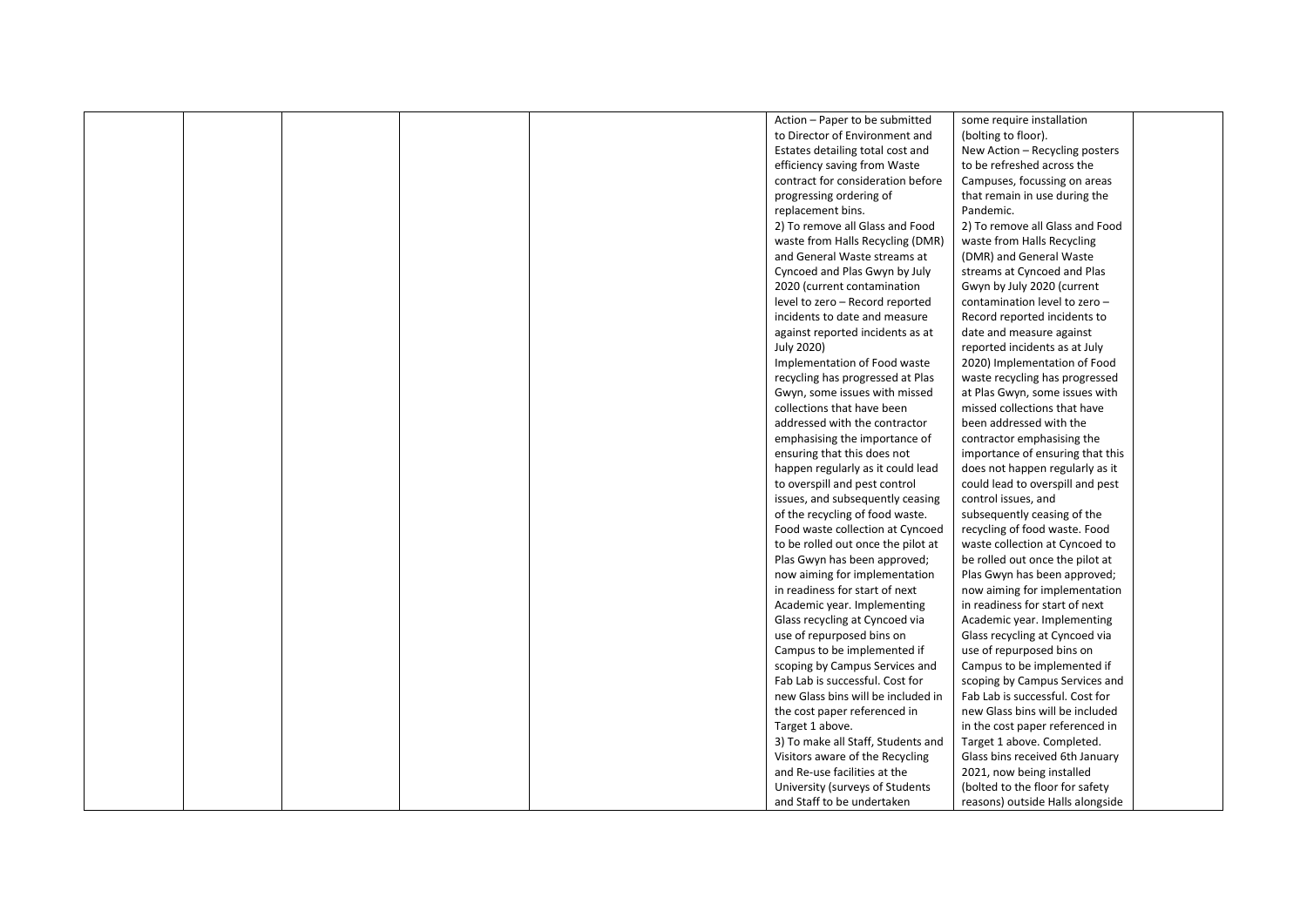|  |  | during March 2020 and again          | each existing Bin Corral, once     |  |
|--|--|--------------------------------------|------------------------------------|--|
|  |  | June 2020) Increased activity on     | installation completed             |  |
|  |  | Social Media (Twitter account        | Residential Students will be       |  |
|  |  | CMetRecycling) to support            | advised to use these instead of    |  |
|  |  | environmental behaviour.             | placing Glass bottles / Jars in    |  |
|  |  | Surveys to establish baseline on     | the Black bag waste.               |  |
|  |  | Staff and Student understanding      | 3) To make all Staff, Students     |  |
|  |  | of existing facilities delayed, this | and Visitors aware of the          |  |
|  |  | will now be undertaken around        | Recycling and Re-use facilities at |  |
|  |  | July time for staff. Key             | the University (surveys of         |  |
|  |  | information sought is what do        | Students and Staff to be           |  |
|  |  | staff think they can recycle and     | undertaken during March 2020       |  |
|  |  |                                      |                                    |  |
|  |  | how they can do that within the      | and again June 2020) Increased     |  |
|  |  | University, and also what would      | activity on Social Media (Twitter  |  |
|  |  | encourage staff to recycle more.     | account CMetRecycling) to          |  |
|  |  | Reverse Vending machine (Plastic     | support environmental              |  |
|  |  | bottles) is now ready for delivery   | behaviour. Surveys to establish    |  |
|  |  | to Llandaff Campus, awaiting         | baseline on Staff and Student      |  |
|  |  | confirmation of delivery date to     | understanding of existing          |  |
|  |  | facilitate its locating within Zen.  | facilities delayed, this will now  |  |
|  |  | <b>Agreement with CMET Catering</b>  | be undertaken around July time     |  |
|  |  | and SU that this will be a non-      | for staff. Key information         |  |
|  |  | incentivised pilot, going forward    | sought is what do staff think      |  |
|  |  | potential to incentivise via         | they can recycle and how they      |  |
|  |  | discount on outlets - logistical     | can do that within the             |  |
|  |  | issue to resolve in respect of       | University, and also what would    |  |
|  |  | where the discounts will apply,      | encourage staff to recycle         |  |
|  |  | action to be taken forward           | more. Reverse Vending machine      |  |
|  |  | however has support in principle     | (Plastic bottles) is now ready for |  |
|  |  | from both CMET and SU.               | delivery to Llandaff Campus,       |  |
|  |  |                                      | awaiting confirmation of           |  |
|  |  |                                      | delivery date to facilitate its    |  |
|  |  |                                      | locating within Zen. Agreement     |  |
|  |  |                                      | with CMET Catering and SU that     |  |
|  |  |                                      | this will be a non-incentivised    |  |
|  |  |                                      | pilot, going forward potential to  |  |
|  |  |                                      | incentivise via discount on        |  |
|  |  |                                      | outlets - logistical issue to      |  |
|  |  |                                      | resolve in respect of where the    |  |
|  |  |                                      | discounts will apply, action to    |  |
|  |  |                                      | be taken forward however has       |  |
|  |  |                                      | support in principle from both     |  |
|  |  |                                      |                                    |  |
|  |  |                                      | CMET and SU. Incomplete -          |  |
|  |  |                                      | Carried forward. Due to            |  |
|  |  |                                      | reduced footfall on Campus,        |  |
|  |  |                                      | Catering facilities have been      |  |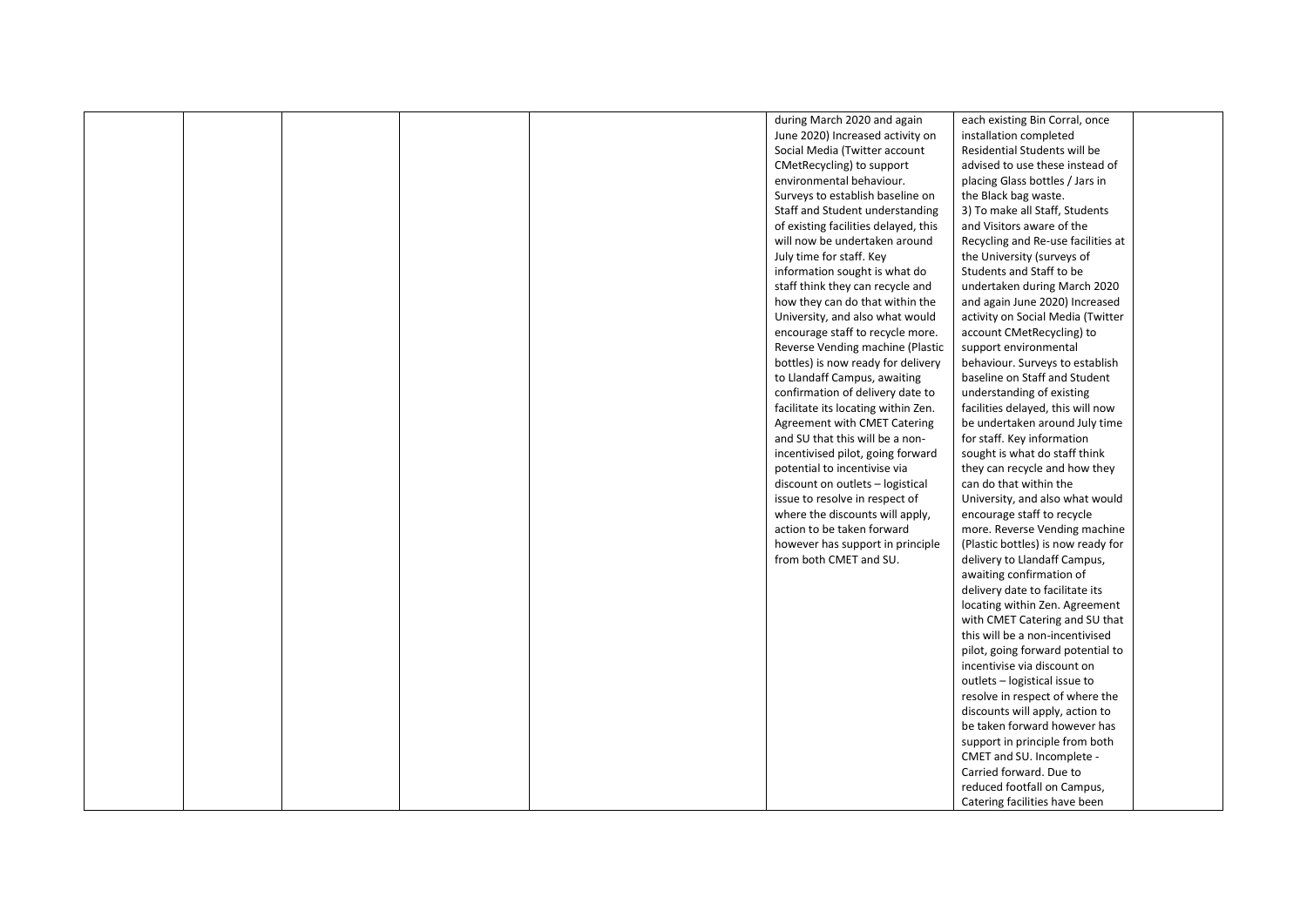|  |  |  | scaled down resulting in the      |  |
|--|--|--|-----------------------------------|--|
|  |  |  | Reverse Vending pilot not being   |  |
|  |  |  | rolled out. Closure of P Block SU |  |
|  |  |  | area (location of the Reverse     |  |
|  |  |  | Vending machine) has since        |  |
|  |  |  | closed. New Action: Re-located    |  |
|  |  |  | Reverse Vending Machine to        |  |
|  |  |  | Cyncoed Campus, in                |  |
|  |  |  | consultation with SU / CMET       |  |
|  |  |  | Catering, to either Bench or      |  |
|  |  |  | Zen. Once complete, re-           |  |
|  |  |  | marketing of the facility to be   |  |
|  |  |  | progressed.                       |  |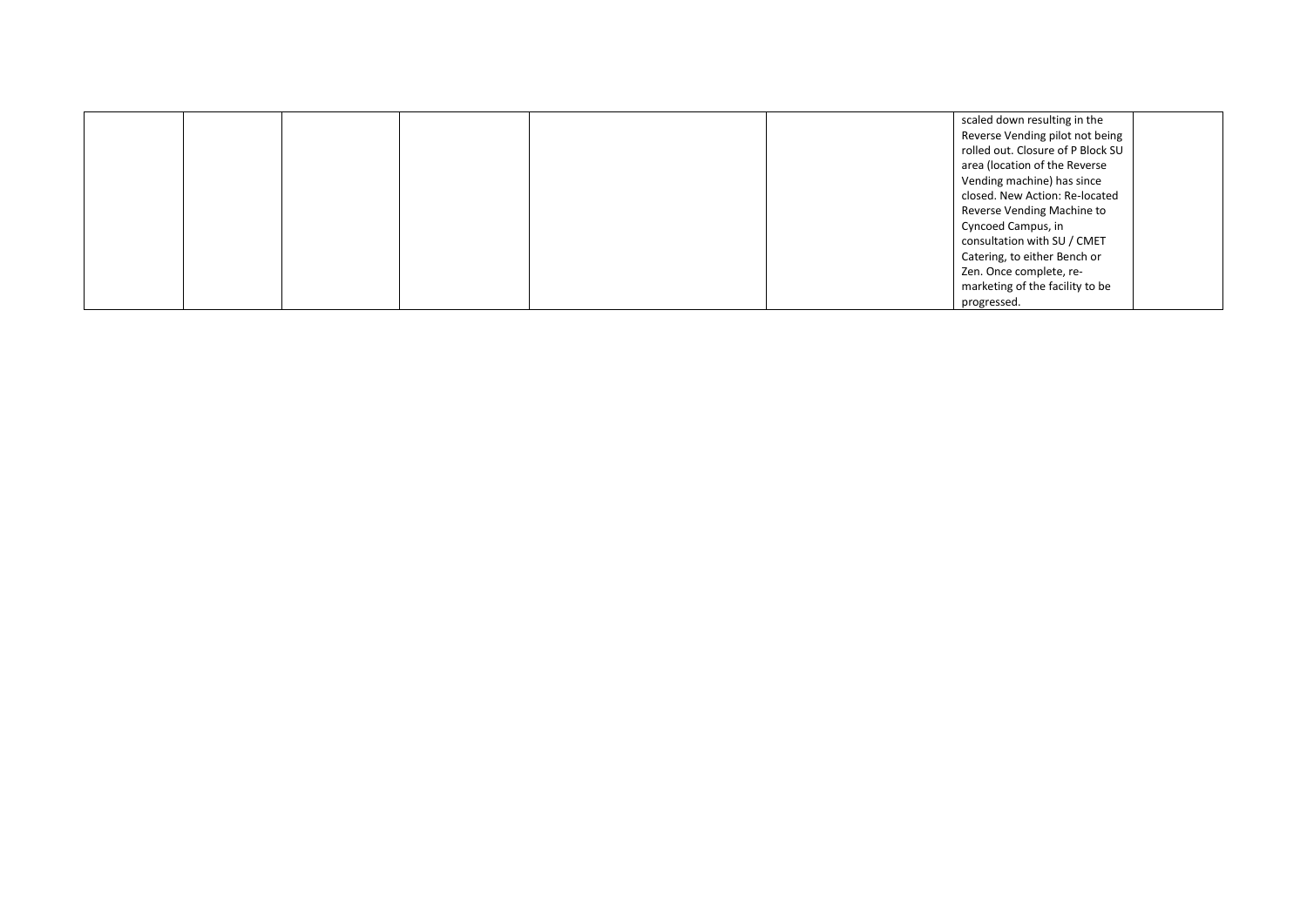| Impact Area           | Objective                                                                                             | Target                                                                                                                                                                                                                                                                                                                                                                                                                                                                                                                                                                                                            | Indicators                                                                                                                                                                                                                                                                                                                       | April 2020                                                                                                                                                                                                                                                                                                                                                                                                                                        | August 2020                                                                                                                                                                                                                                                                                                                                                                                                                                                                                                                                                                                                                                                                                                                                                                                                                                                                                                                                                                                                                    | Jan 2021                                                                                                                                                                                                                                                                                                                                                                                                                                                                                                                                                                                                                                                                                                                                                                                                                                                                                                                                                                                                 | Responsibility                |
|-----------------------|-------------------------------------------------------------------------------------------------------|-------------------------------------------------------------------------------------------------------------------------------------------------------------------------------------------------------------------------------------------------------------------------------------------------------------------------------------------------------------------------------------------------------------------------------------------------------------------------------------------------------------------------------------------------------------------------------------------------------------------|----------------------------------------------------------------------------------------------------------------------------------------------------------------------------------------------------------------------------------------------------------------------------------------------------------------------------------|---------------------------------------------------------------------------------------------------------------------------------------------------------------------------------------------------------------------------------------------------------------------------------------------------------------------------------------------------------------------------------------------------------------------------------------------------|--------------------------------------------------------------------------------------------------------------------------------------------------------------------------------------------------------------------------------------------------------------------------------------------------------------------------------------------------------------------------------------------------------------------------------------------------------------------------------------------------------------------------------------------------------------------------------------------------------------------------------------------------------------------------------------------------------------------------------------------------------------------------------------------------------------------------------------------------------------------------------------------------------------------------------------------------------------------------------------------------------------------------------|----------------------------------------------------------------------------------------------------------------------------------------------------------------------------------------------------------------------------------------------------------------------------------------------------------------------------------------------------------------------------------------------------------------------------------------------------------------------------------------------------------------------------------------------------------------------------------------------------------------------------------------------------------------------------------------------------------------------------------------------------------------------------------------------------------------------------------------------------------------------------------------------------------------------------------------------------------------------------------------------------------|-------------------------------|
|                       |                                                                                                       |                                                                                                                                                                                                                                                                                                                                                                                                                                                                                                                                                                                                                   |                                                                                                                                                                                                                                                                                                                                  |                                                                                                                                                                                                                                                                                                                                                                                                                                                   |                                                                                                                                                                                                                                                                                                                                                                                                                                                                                                                                                                                                                                                                                                                                                                                                                                                                                                                                                                                                                                |                                                                                                                                                                                                                                                                                                                                                                                                                                                                                                                                                                                                                                                                                                                                                                                                                                                                                                                                                                                                          |                               |
| Travel &<br>Transport | Minimise the<br>negative<br>environmental<br>impact of<br>University<br>related travel &<br>transport | Walking<br>To increase student<br>and staff walking to<br>campus by 3% and<br>5% respectively<br>over the next two<br>years to have 30%<br>of students and a<br>fifth of staff<br>walking to campus.<br>To measure results<br>via the biennial<br>Student & Staff<br>Travel Survey,<br>scheduled for<br>November 2020.<br>Cycling<br>To increase cycling<br>to campus as a<br>preferred mode to<br>single occupancy<br>car use via<br>exploring the<br>opportunity to<br>become part of<br><b>Cardiff Councils</b><br>'Cycle Super-<br>Highway' planned<br>for 2023.<br>To increase cycling<br>at Llandaff Campus | Walking<br>November 2018<br>survey indicated that<br>currently 27% of<br>students and 15% of<br>staff walk to campus.<br>Cycling<br>To be assessed via the<br><b>Student &amp; Staff Travel</b><br>Survey and via cycle<br>storage/changing card<br>access requests.<br>Met Rider<br>To be assessed via<br>annual sales figures. | Travel Plan completed and awaiting<br>forward from VC. Cycle to Work Scheme on<br>pause due to C19 but will be re-launched<br>on return to normal business. Proposal to<br>increase voucher to £2k and hold two<br>windows. Cardiff Bus meeting on 27/04/20<br>to discuss progression to app based<br>ticketing FE HE South Wales Travel Group<br>meeting scheduled for November 2020<br>Launch of staff student travel survey -<br>November 2020 | Expansion of Cycle To Work<br>Scheme to £2k ceiling.<br>Facilitating the purchase of<br>electric bicycles. Scheme<br>concluded in September with 28<br>participants. Second purchase to<br>help facilitate furloughed staff<br>scheduled for March 2021<br>Met Rider service suspended in<br>line with Covid 19 issues and<br>Government advice to avoid<br>public transport following<br>approval by VCEG. Consultation<br>on 2021/22 service to resume in<br>February 2021 with Cardiff bus.<br>Partial refund of Rider passes<br>2019/20 due to cessation of<br>service completed with 575<br>applications processed.<br>Plans for Super Highway<br>travelling along the perimeter of<br>Llandaff Campus and proposed<br>making pedestrian the centre of<br>the campus to be revisited in<br>February 2021<br>NEXT Bike - membership<br>increased to 5,000 permits and<br>additional stands installed at<br>Llandaff Campus.<br>Proposal to be an e-bike station<br>once launched in Cardiff to be<br>explored in new year. | Expansion of Cycle To Work<br>Scheme to £2k ceiling.<br>Facilitating the purchase of<br>electric bicycles. Scheme<br>concluded in September with<br>28 participants. Second<br>purchase to help facilitate<br>furloughed staff scheduled for<br>March 2021<br>Met Rider service suspended in<br>line with Covid 19 issues and<br>Government advice to avoid<br>public transport following<br>approval by VCEG. Consultation<br>on 2021/22 service to resume in<br>February 2021 with Cardiff bus.<br>Partial refund of Rider passes<br>2019/20 due to cessation of<br>service completed with 575<br>applications processed.<br>Plans for Super Highway<br>travelling along the perimeter<br>of Llandaff Campus and<br>proposed making pedestrian<br>the centre of the campus to be<br>revisited in February 2021<br>NEXT Bike - membership<br>increased to 5,000 permits and<br>additional stands installed at<br>Llandaff Campus.<br>Proposal to be an e-bike station<br>once launched in Cardiff to be | <b>Travel Plan</b><br>Manager |
|                       |                                                                                                       | from 14.08% to                                                                                                                                                                                                                                                                                                                                                                                                                                                                                                                                                                                                    |                                                                                                                                                                                                                                                                                                                                  |                                                                                                                                                                                                                                                                                                                                                                                                                                                   | Faxi Scheme on hold presently                                                                                                                                                                                                                                                                                                                                                                                                                                                                                                                                                                                                                                                                                                                                                                                                                                                                                                                                                                                                  | explored in new year.                                                                                                                                                                                                                                                                                                                                                                                                                                                                                                                                                                                                                                                                                                                                                                                                                                                                                                                                                                                    |                               |
|                       |                                                                                                       | 20% in annual 2%<br>increments over<br>the next three<br>years.<br>To expand the cycle<br>storage facilities at<br>both Llandaff and                                                                                                                                                                                                                                                                                                                                                                                                                                                                              |                                                                                                                                                                                                                                                                                                                                  |                                                                                                                                                                                                                                                                                                                                                                                                                                                   | due to obvious Covid 19<br>complications associated with car<br>sharing to be revisited in new<br>year.<br>Explore e vehicle charging points<br>on campus as a response to<br>increasing demand amongst                                                                                                                                                                                                                                                                                                                                                                                                                                                                                                                                                                                                                                                                                                                                                                                                                        | Faxi Scheme on hold presently<br>due to obvious Covid 19<br>complications associated with<br>car sharing to be revisited in<br>new year.<br>Explore e vehicle charging<br>points on campus as a response                                                                                                                                                                                                                                                                                                                                                                                                                                                                                                                                                                                                                                                                                                                                                                                                 |                               |
|                       |                                                                                                       | Campus before<br>2023.                                                                                                                                                                                                                                                                                                                                                                                                                                                                                                                                                                                            |                                                                                                                                                                                                                                                                                                                                  |                                                                                                                                                                                                                                                                                                                                                                                                                                                   | staff.<br>Due to increased numbers of<br>staff working from home and a                                                                                                                                                                                                                                                                                                                                                                                                                                                                                                                                                                                                                                                                                                                                                                                                                                                                                                                                                         | to increasing demand amongst<br>staff.                                                                                                                                                                                                                                                                                                                                                                                                                                                                                                                                                                                                                                                                                                                                                                                                                                                                                                                                                                   |                               |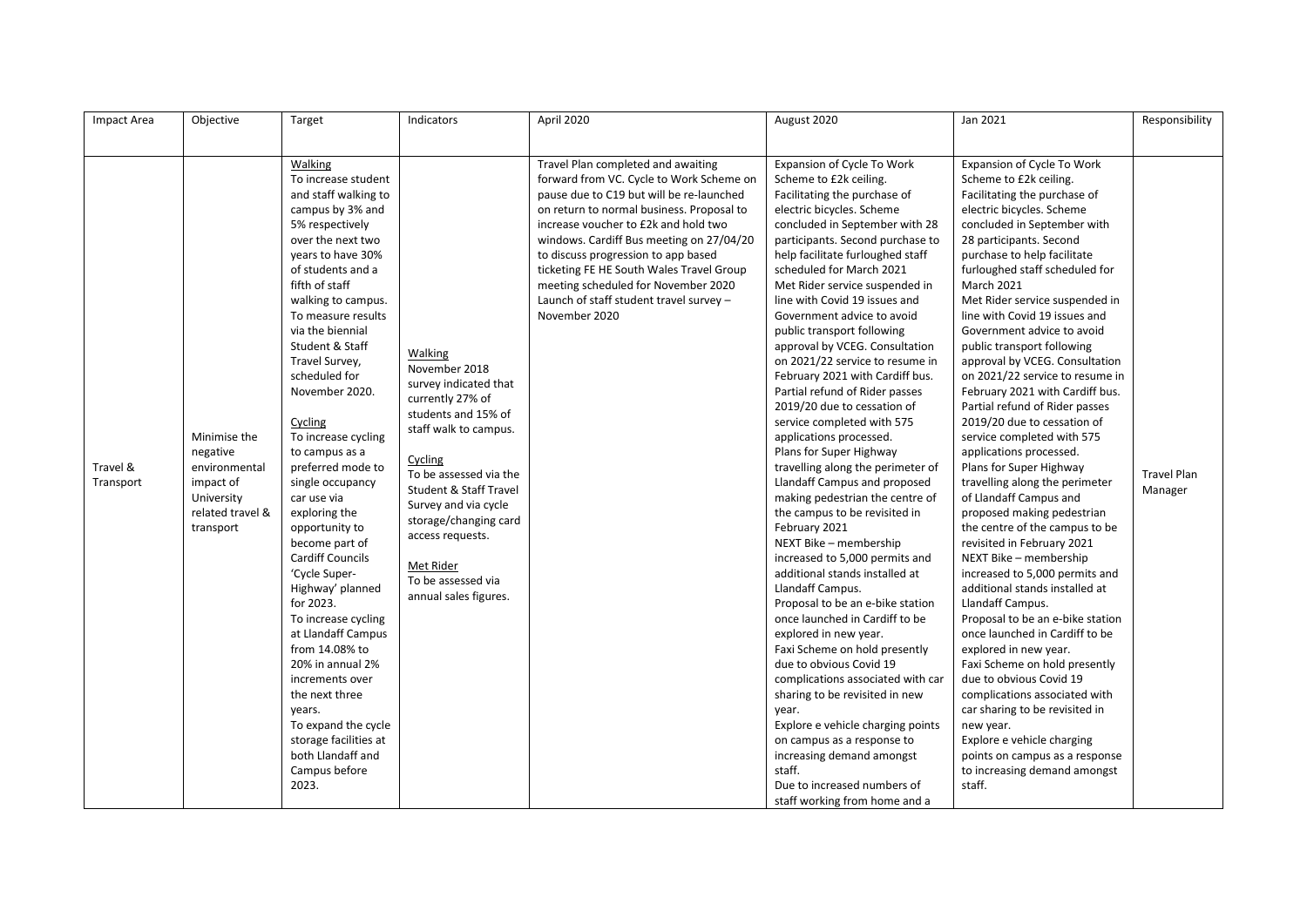| Met Rider<br>To migrate to an<br>app based Met<br>Rider pass for<br>September 2020.<br>To explore having<br>more public bus<br>services delivering<br>to Llandaff Campus<br>through open bus<br>access to the front<br>of Llandaff Campus.<br>To increase Rider<br>patronage amongst<br>both students and<br>staff by 5% in total<br>over the next three | reduction of students to campus,<br>part of front car park allocated to<br>student parking.<br>Cycle store in Llandaff quad<br>relocated to make way for<br>outside social areas.<br>Bike MOT's undertaken on all<br>campuses with a positive<br>response from students and staff<br>alike. To be repeated in new year | Due to increased numbers of<br>staff working from home and a<br>reduction of students to<br>campus, part of front car park<br>allocated to student parking.<br>Cycle store in Llandaff quad<br>relocated to make way for<br>outside social areas.<br>Bike MOT's undertaken on all<br>campuses with a positive<br>response from students and<br>staff alike. To be repeated in<br>new year |  |
|----------------------------------------------------------------------------------------------------------------------------------------------------------------------------------------------------------------------------------------------------------------------------------------------------------------------------------------------------------|------------------------------------------------------------------------------------------------------------------------------------------------------------------------------------------------------------------------------------------------------------------------------------------------------------------------|-------------------------------------------------------------------------------------------------------------------------------------------------------------------------------------------------------------------------------------------------------------------------------------------------------------------------------------------------------------------------------------------|--|
| years.                                                                                                                                                                                                                                                                                                                                                   |                                                                                                                                                                                                                                                                                                                        |                                                                                                                                                                                                                                                                                                                                                                                           |  |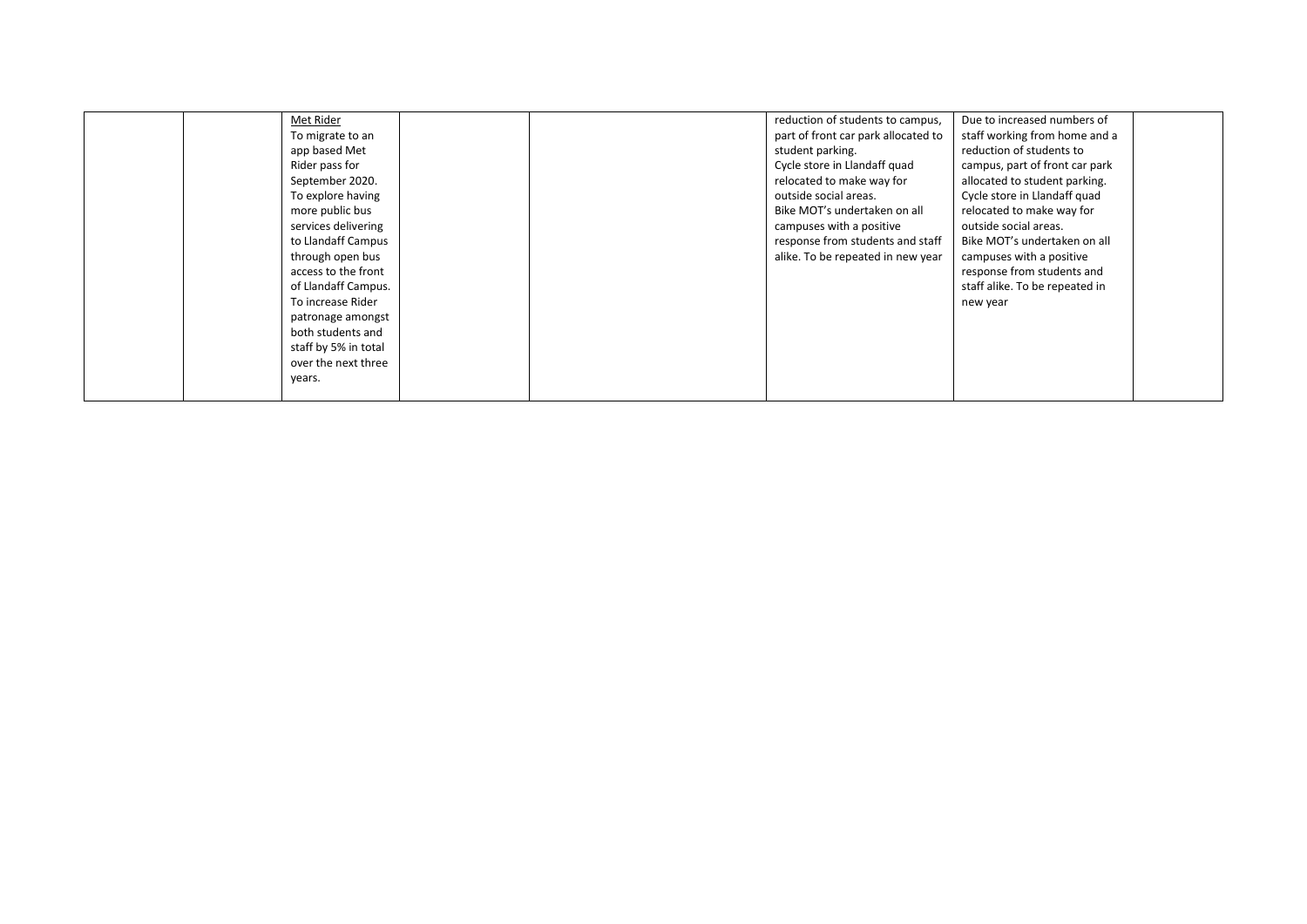| Impact Area | Objective                | Target               | Indicators                                   | April 2020                                                                           | August 2020                                          | Jan 2021                                          | Responsibility |
|-------------|--------------------------|----------------------|----------------------------------------------|--------------------------------------------------------------------------------------|------------------------------------------------------|---------------------------------------------------|----------------|
|             |                          |                      | Programme of                                 | Sustainable Supply chain policy has been                                             | Sustainable Supply chain policy                      | Updated Supplier record                           |                |
|             |                          |                      |                                              | updated.                                                                             | has been updated.                                    | creation and engagement'                          |                |
|             |                          |                      | engagement with<br>prospective, new and      | New Sustainable Supply chains                                                        | New Sustainable Supply chains                        | process being finalized and                       |                |
|             |                          |                      | existing suppliers that                      | documentation has been drafted that                                                  | documentation has been drafted                       | prepared to be built into the                     |                |
|             |                          |                      | sets out Cardiff Met's                       | consolidates and updates previous                                                    | that consolidates and updates                        | Agresso MS7 system workflows.                     |                |
|             |                          |                      |                                              | information and addresses all aspects of                                             | previous information and                             | This will enable enhanced levels                  |                |
|             |                          |                      | expectations in                              | sustainability in supply chains, including                                           | addresses all aspects of                             | of detail of supplier activity in                 |                |
|             |                          |                      | regards all aspects of<br>sustainable supply | environmental, equality & diversity, fair                                            | sustainability in supply chains,                     | all aspects of sustainability to                  |                |
|             |                          |                      | chains.                                      | employment and discrimination. This                                                  | including environmental, equality                    | be captured as soon as they                       |                |
|             |                          |                      | Implemented during                           | documentation will be used in all tender                                             | & diversity, fair employment and                     | start engaging with Cardiff Met.                  |                |
|             | Through                  |                      | the first half of 2020.                      | exercises, with a light-touch version                                                | discrimination. This                                 | Once complete, this process will                  |                |
|             | applying                 |                      | Indicators of                                | utilised where appropriate.                                                          | documentation will be used in all                    | enable the introduction of                        |                |
|             | sustainable              |                      | engagement and                               | Versions of this documentation are being                                             | tender exercises, with a light-                      | supplier engagement and                           |                |
|             | procurement              |                      | success for this                             | tailored to suit 'new' applications: in the                                          | touch version utilised where                         | response targets.                                 |                |
|             | principles and           |                      | programme will                               | engagement with all new suppliers; a                                                 | appropriate.                                         | The University has adopted a                      |                |
|             | practices, the           |                      | include:                                     | planned revision of the University contract                                          | Versions of this documentation                       | UK HE sector sustainability risk                  |                |
|             | University aims          |                      | 100% of all suppliers                        | management process; and an annual                                                    | are being tailored to suit 'new'                     | assessment profile and has                        |                |
|             | to meet its              |                      | bidding for Cardiff                          | update process for a broader range of                                                | applications: in the engagement                      | mapped the University's top                       |                |
|             | need for                 | To embed             | Met contracts                                | suppliers than currently covered by the                                              | with all new suppliers; a planned                    | risk commodities. Preparations                    |                |
|             | products and             | sustainable          | 100% of all new                              | formal contract management process.                                                  | revision of the University                           | are under way for the                             |                |
|             | services in a            | procurement          | suppliers engaged by                         | Once complete, this process will enable the                                          | contract management process;                         | development of specific                           |                |
| Sustainable | way that                 | practices is all key | the University                               | introduction of supplier engagement and                                              | and an annual update process for                     | commodity guidance for these                      | Head of        |
| Procurement | achieves value           | stages of the        | Proactive                                    | response targets.                                                                    | a broader range of suppliers than                    | high risk categories.                             | Procurement    |
|             | for money, yet           | procurement          | sustainability                               | The University has adopted a UK HE sector                                            | currently covered by the formal                      | Utilisation of the new business                   |                |
|             | delivers the             | lifecycle process.   | engagement resulting                         | sustainability risk assessment profile and                                           | contract management process.                         | travel arrangements has                           |                |
|             | most positive            |                      | in the identification of                     | has mapped the University's top risk                                                 | Once complete, this process will                     | enabled the development of                        |                |
|             | social,<br>environmental |                      | new sustainability                           | commodities. Preparations are under way<br>for the development of specific commodity | enable the introduction of                           | detailed travel impact<br>environmental / scope 3 |                |
|             | and economic             |                      | opportunities and                            | guidance for these high risk categories.                                             | supplier engagement and                              | emissions reports.                                |                |
|             | impacts                  |                      | active enhancements                          |                                                                                      | response targets.<br>The University has adopted a UK | The University Ethical Supply                     |                |
|             | possible                 |                      | across the key                               |                                                                                      | HE sector sustainability risk                        | Chain policy has been updated                     |                |
|             | throughout the           |                      | suppliers in the                             |                                                                                      | assessment profile and has                           | to embrace latest policy                          |                |
|             | entire life cycle        |                      | Universities top 10                          |                                                                                      | mapped the University's top risk                     | developments and strengthen                       |                |
|             | of whatever has          |                      | sustainability risk                          |                                                                                      | commodities. Preparations are                        | the focus on safe working                         |                |
|             | been procured            |                      | commodities as                               |                                                                                      | under way for the development                        | conditions in supply chains.                      |                |
|             |                          |                      | identified through the                       |                                                                                      | of specific commodity guidance                       | Preparation is under way to                       |                |
|             |                          |                      | <b>Higher Education</b>                      |                                                                                      | for these high risk categories.                      | issue the tender for property                     |                |
|             |                          |                      | Procurement                                  |                                                                                      |                                                      | cleaning in early 2021. The                       |                |
|             |                          |                      | Academy ('HEPA')                             |                                                                                      |                                                      | tender will include carbon                        |                |
|             |                          |                      | <b>Commodity Risk</b>                        |                                                                                      |                                                      | impact criteria.                                  |                |
|             |                          |                      | Sustainability                               |                                                                                      |                                                      | Cardiff Met is leading dialogue                   |                |
|             |                          |                      | Assessment profile.                          |                                                                                      |                                                      | between the Welsh Universities                    |                |
|             |                          |                      | Numbers of new                               |                                                                                      |                                                      | purchasing consortium                             |                |
|             |                          |                      | suppliers and % who                          |                                                                                      |                                                      | (HEPCW) and NetPositive                           |                |
|             |                          |                      | respond to the                               |                                                                                      |                                                      | Futures regarding access for all                  |                |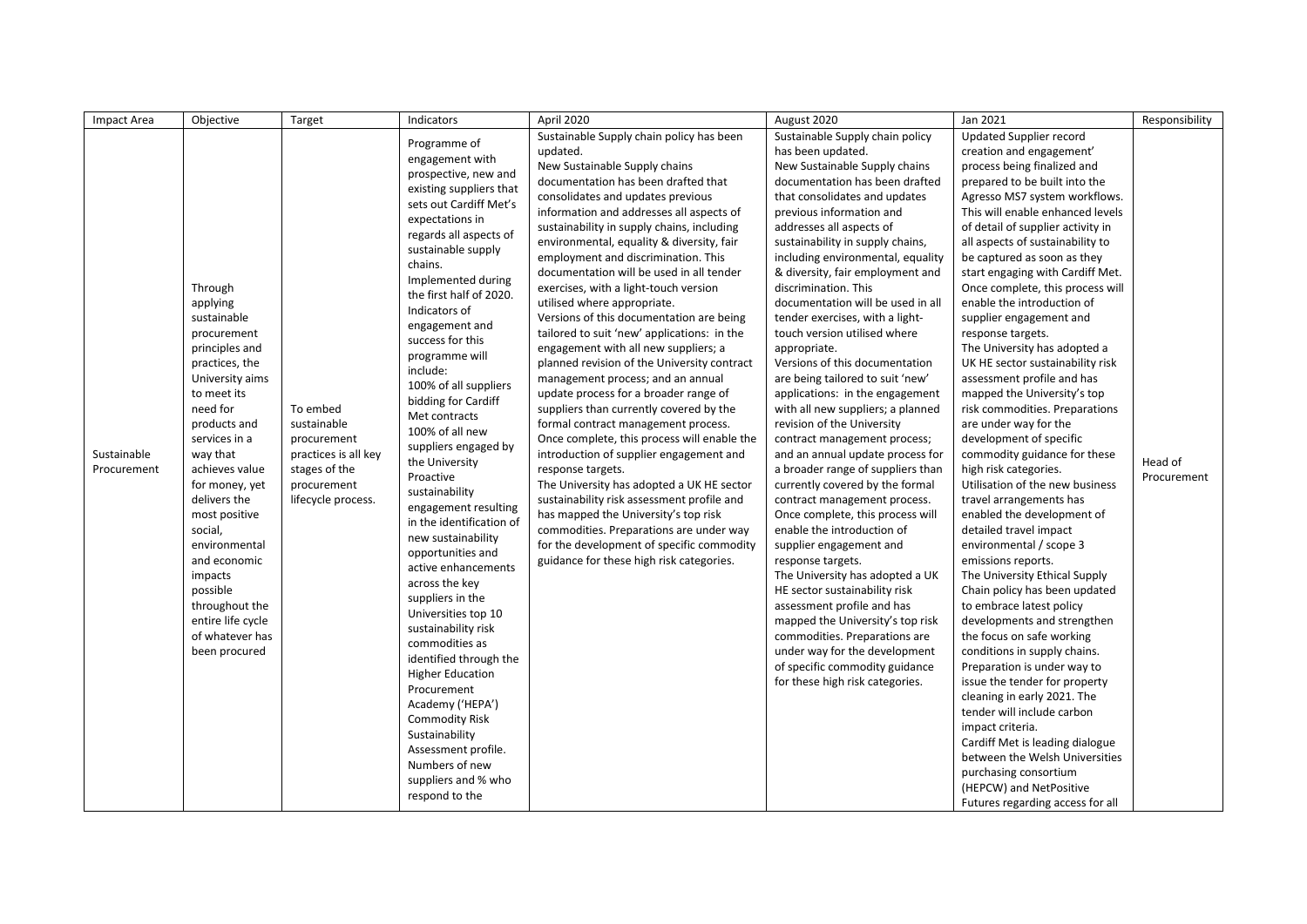|  | sustainable            |  | <b>HEPCW</b> member institutions  |  |
|--|------------------------|--|-----------------------------------|--|
|  | procurement aspect     |  | (including Cardiff Met) to the    |  |
|  | % of suppliers asked   |  | NetPositives 'supplier            |  |
|  | who engage in the      |  | sustainability action plan'       |  |
|  | self-declaration       |  | development portal. It is hoped   |  |
|  | process.               |  | agreement will be reached in      |  |
|  | Identifying, recording |  | January 2021 for access to the    |  |
|  | of and reporting on    |  | Net Positives platform in spring  |  |
|  | tangible benefits and  |  | 2021. The platform currently      |  |
|  | successes across the   |  | holds records of over 600         |  |
|  | supply chains.         |  | Cardiff Met suppliers of whom     |  |
|  | % of 'high risk        |  | over 500 have live sustainability |  |
|  | commodities' where     |  | action plans. Access to this data |  |
|  | commodity specific     |  | will not only help better inform  |  |
|  | sustainability         |  | Cardiff Met about activity in its |  |
|  | strategies and         |  | supply chains but is also         |  |
|  | guidance exists.       |  | suitable for student research     |  |
|  |                        |  | projects related to supply chain  |  |
|  |                        |  | and sustainability projects.      |  |
|  |                        |  |                                   |  |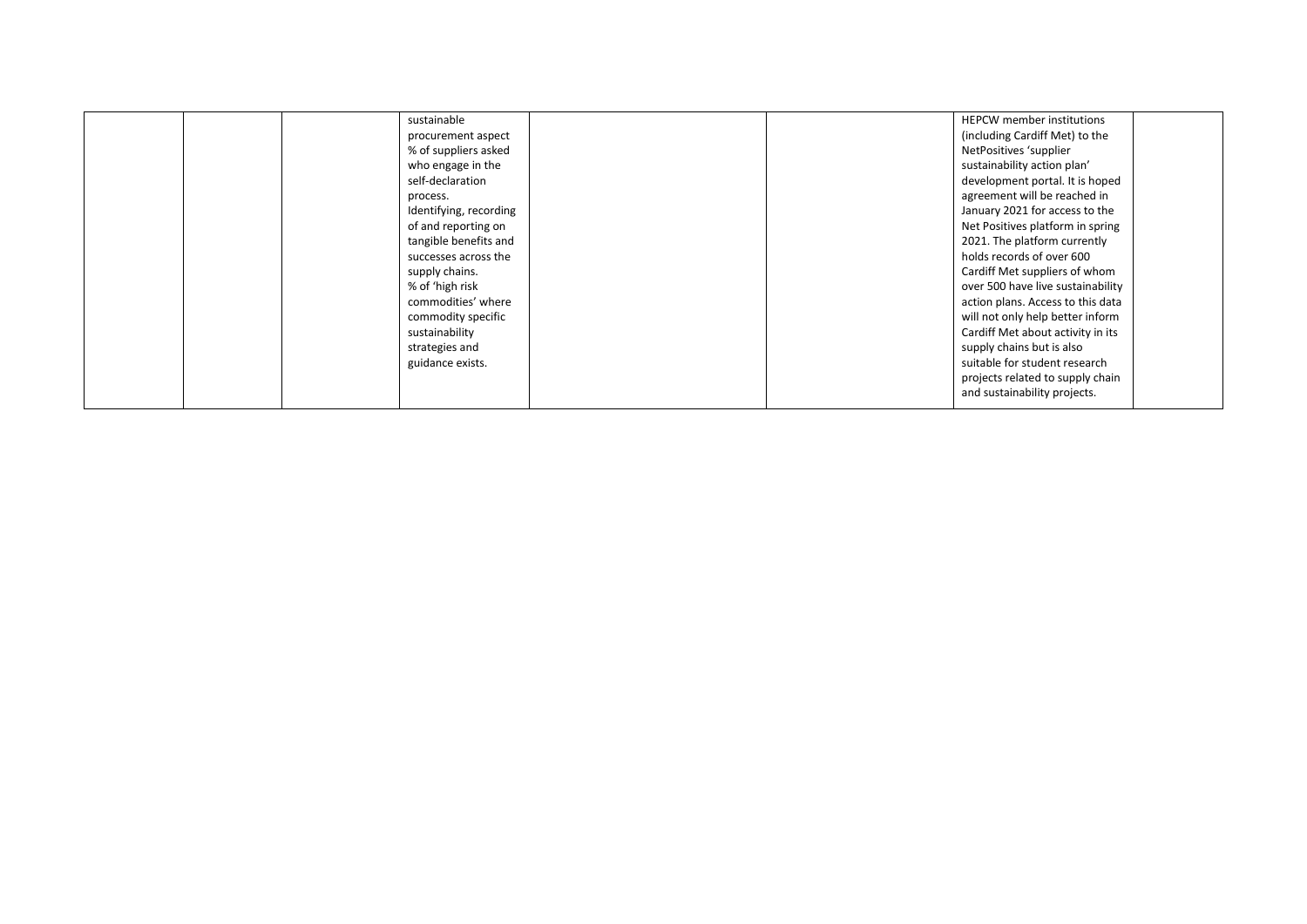| Impact Area     | Objective                                                                 | Target                                                                                                                                                                                                                                                                                                                                                                                                                                                                                                                                                                                                                                                                                                                                                                                  | Indicators                                                                                                                                                                          | April 2020                                                                                                                                                                                                                                                                                                    | August 2020                                                                                                                                                                                                                                                                                                                                                                                                                                       | Jan 2021                                                                                                                                                                                                                                                                                                                                                                                                                                                                                                                                                                                                                                                                                                                                                                                                                                                                                                                                                                                                                                                                                                                                                                                                                                                                                                                   | Responsibility                    |
|-----------------|---------------------------------------------------------------------------|-----------------------------------------------------------------------------------------------------------------------------------------------------------------------------------------------------------------------------------------------------------------------------------------------------------------------------------------------------------------------------------------------------------------------------------------------------------------------------------------------------------------------------------------------------------------------------------------------------------------------------------------------------------------------------------------------------------------------------------------------------------------------------------------|-------------------------------------------------------------------------------------------------------------------------------------------------------------------------------------|---------------------------------------------------------------------------------------------------------------------------------------------------------------------------------------------------------------------------------------------------------------------------------------------------------------|---------------------------------------------------------------------------------------------------------------------------------------------------------------------------------------------------------------------------------------------------------------------------------------------------------------------------------------------------------------------------------------------------------------------------------------------------|----------------------------------------------------------------------------------------------------------------------------------------------------------------------------------------------------------------------------------------------------------------------------------------------------------------------------------------------------------------------------------------------------------------------------------------------------------------------------------------------------------------------------------------------------------------------------------------------------------------------------------------------------------------------------------------------------------------------------------------------------------------------------------------------------------------------------------------------------------------------------------------------------------------------------------------------------------------------------------------------------------------------------------------------------------------------------------------------------------------------------------------------------------------------------------------------------------------------------------------------------------------------------------------------------------------------------|-----------------------------------|
| Students' Union | Increase<br>awareness<br>activities with<br>students and<br>the community | Events<br>Number of<br>sustainable<br>awareness events<br>Number of<br>Fairtrade events<br>Attendance at<br>Cardiff Met<br><b>Community Days</b><br>Attendance at<br>Global Week<br>Number of events<br>organised by<br>Students' Union<br>Part Time<br>Environmental<br>Officer<br>Number of student<br>litter picks<br>organised by SU<br>volunteering<br>Numbers of<br>sustainable stalls at<br>fresher's fayre<br>Numbers of events<br>for Go Green week<br>Initiatives<br>Numbers of<br><b>Fairtrade Steering</b><br>Group members<br>Number of<br>Sustainable<br>societies<br>Continue Fairtrade<br>Status<br>Number of<br>students taking<br>part in the Cardiff<br>Met Award, with<br>the level: - Health<br>and Wellbeing `;<br>Global Mind Set<br>and Sustainable<br>Thinking | Events<br>$\mathbf{1}$<br>3<br>$\overline{\mathbf{A}}$<br>$\mathbf{1}$<br>$\mathbf{1}$<br>$\mathbf{1}$<br>4<br>$\mathbf{1}$<br>Initiatives<br>3<br>Attain<br>2 of each<br>Awareness | There are ongoing sustainability<br>o<br>events that the SU is involved in.<br>New Action Plan/Policy<br>o<br>approved.<br>Environmental SU officer (KB)<br>o<br>arranging an event for Go Green.<br>Volunteering week this week,<br>o<br>Cardiff met award.<br>$\overline{2}$<br>Thursday, event in Zen bar. | Since mid March 2020 much of<br>the operations of the Students<br>Union have been closed down<br>and we have operated with a<br>small core team of staff and<br>officers to support students both<br>in terms of their academic<br>requirements and their mental<br>health and wellbeing. Many of<br>our staff who would have been<br>involved in environmental<br>campaigns were put on furlough<br>and remain so at the time of this<br>report. | Since mid March 2020 much of<br>the operations of the Students<br>Union have been closed down<br>and we have operated with a<br>small core team of staff and<br>officers to support students<br>both in terms of their academic<br>requirements and their mental<br>health and wellbeing. Many of<br>our staff who would have been<br>involved in environmental<br>campaigns were put on<br>furlough and remain so at the<br>time of this report.<br>As a result many of the normal<br>initiatives and campaigns that<br>we would participate in or<br>organise have had to be<br>curtailed or postposed. Much of<br>what we have done has been<br>through online or virtual media<br>given the restrictions in place<br>on campus.<br>In reporting within our<br>responsibilities in the<br>Environmental Aspects, we<br>have tried to provide a<br>continued focus on<br>environmental and<br>sustainability issues and our<br>Part Time Officer has provided<br>us with information on the<br>activities that they have<br>undertaken.<br>Therefore whilst the report may<br>not be as comprehensive or in<br>the format of previous<br>submissions it reflects what we<br>have been able to do in very<br>challenging circumstances.<br>Part Time Student officer<br>Update. List of Activities<br>Delivered / Planned | Director of<br>Students'<br>Union |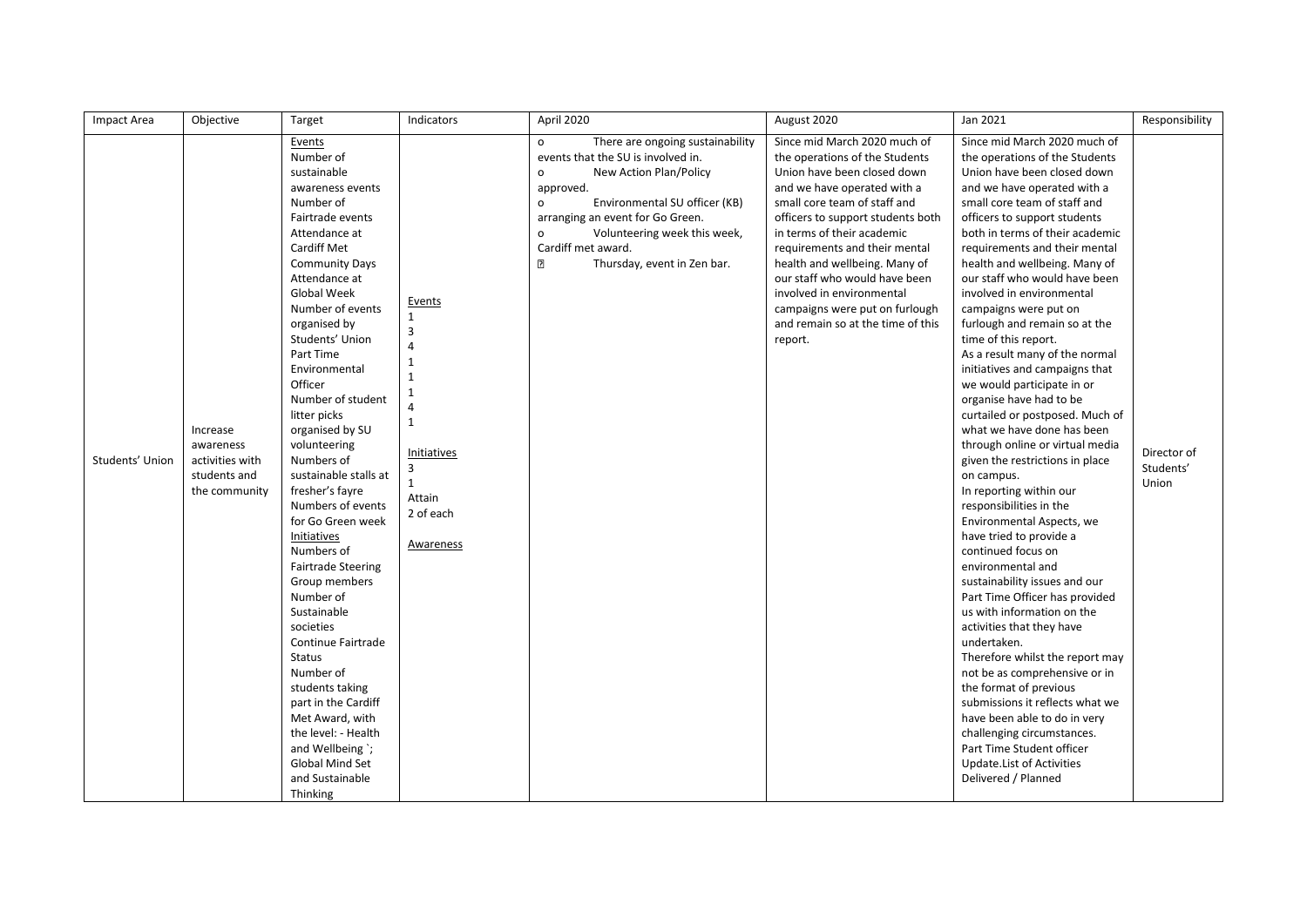| Awareness              | Hosted an online talk from          |  |
|------------------------|-------------------------------------|--|
| Number of social       | Swapabee                            |  |
| media posts            | Submitted an application for a      |  |
| Number of              | School orchard to natural           |  |
| students engaging      | Resources Wales                     |  |
| over recycling bags    | Liaising with our Enactus           |  |
| / food waste bags      | Society and Climate Change          |  |
| Number of              | society to participate in the       |  |
| initiatives            | community garden                    |  |
| introduced by the      | Drafted a sustainability guide      |  |
| Students' Union        | for students                        |  |
| Number of              | Social media postings on; walk      |  |
| Environmental          | to school month / world vegan       |  |
| Champions              | day / Keep Wales tidy -12 days      |  |
| Continue to hold       | of Christmas / Veganuary /          |  |
| the Social             | meatless Mondays / Wasteless        |  |
|                        |                                     |  |
| <b>Enterprise Mark</b> | Wednesdays.                         |  |
|                        | <b>Student Societies</b>            |  |
|                        | In addition to the above, we        |  |
|                        | have been working with our          |  |
|                        | Enactus Society to set up a         |  |
|                        | sustainable / healthy eating        |  |
|                        | initiative in our Cyncoed           |  |
|                        | Campus shop which will allow        |  |
|                        | students and staff to purchase a    |  |
|                        | range of products using their       |  |
|                        | own containers. We have             |  |
|                        | purchased all the POS, scales       |  |
|                        | and printer for this and it will go |  |
|                        | live once students return to        |  |
|                        | campus in full.                     |  |
|                        | In addition we have approved 2      |  |
|                        | new societies within our School     |  |
|                        | of Art and Design aimed at          |  |
|                        | promoting the reuse of              |  |
|                        | materials / art products in         |  |
|                        | clothing etc. Similarly, there will |  |
|                        | be more progress to report on       |  |
|                        | these once the students are         |  |
|                        | able to undertake face-to-face      |  |
|                        | meetings in a safe manner.          |  |
|                        |                                     |  |
|                        | Students Union- General update      |  |
|                        | In September, we delivered a        |  |
|                        | virtual freshers fayre in place of  |  |
|                        | the event, which normally takes     |  |
|                        | place in the National Indoor        |  |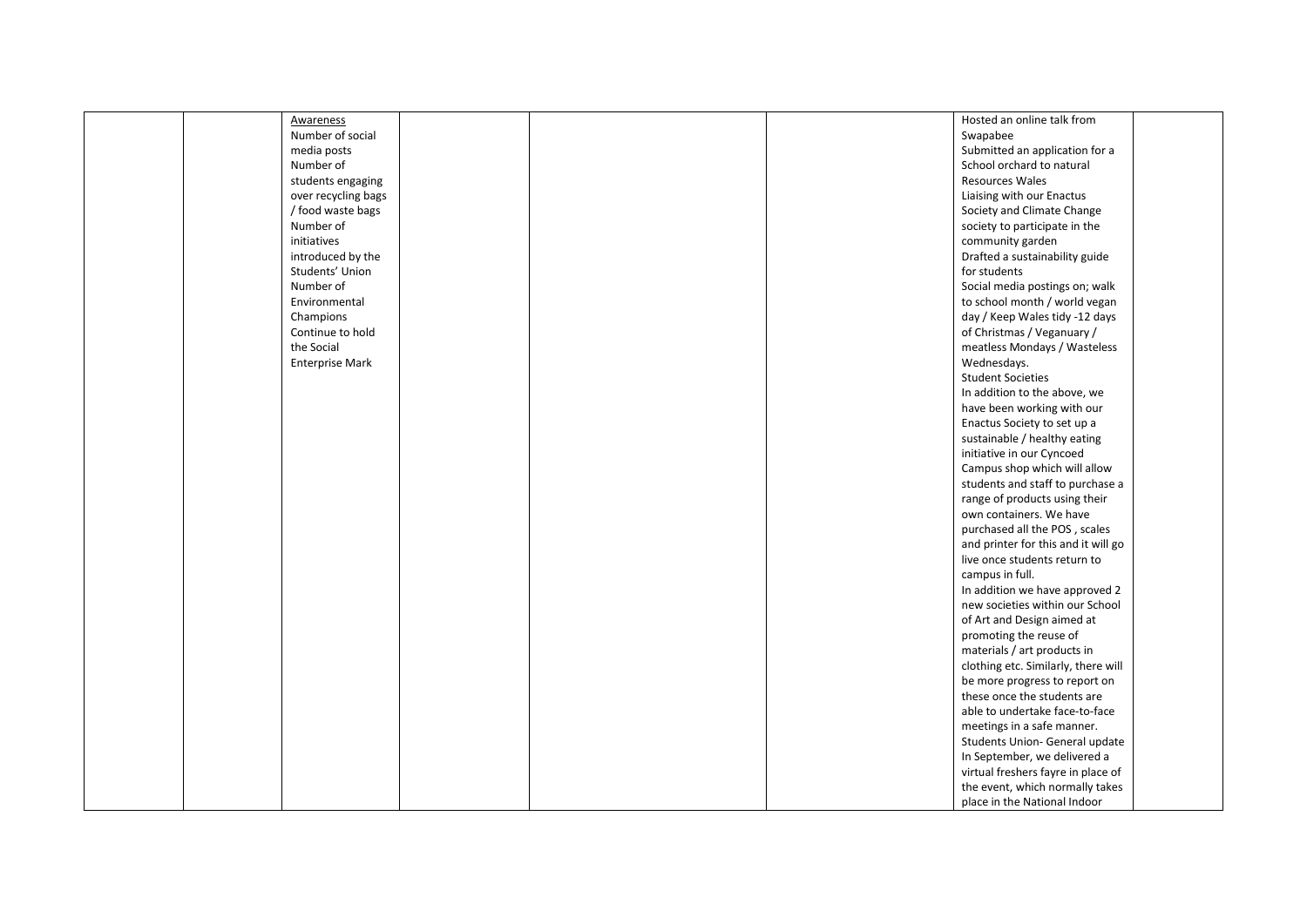|  |  |  | Athletic Centre and attracts     |  |
|--|--|--|----------------------------------|--|
|  |  |  | over 4k students and exhibitors. |  |
|  |  |  | This had a massive take up from  |  |
|  |  |  | both new and returning           |  |
|  |  |  | students and has remained as a   |  |
|  |  |  | live event throughout the first  |  |
|  |  |  | term.                            |  |
|  |  |  | We also went for a digital       |  |
|  |  |  | version only of our Essential    |  |
|  |  |  | Guide, which was e mailed out    |  |
|  |  |  | to all incoming students and     |  |
|  |  |  | was able to be accessed by all   |  |
|  |  |  | our International students. This |  |
|  |  |  | has saved on printing and        |  |
|  |  |  | postage costs.                   |  |
|  |  |  | In previous years, we have       |  |
|  |  |  | provided a Christmas Market      |  |
|  |  |  | for students in the Llandaff     |  |
|  |  |  | Campus centre, and this year     |  |
|  |  |  | we moved this to on line         |  |
|  |  |  | version providing the            |  |
|  |  |  | opportunity for students and     |  |
|  |  |  | niche craft companies to         |  |
|  |  |  | promote their goods to the       |  |
|  |  |  | student body.                    |  |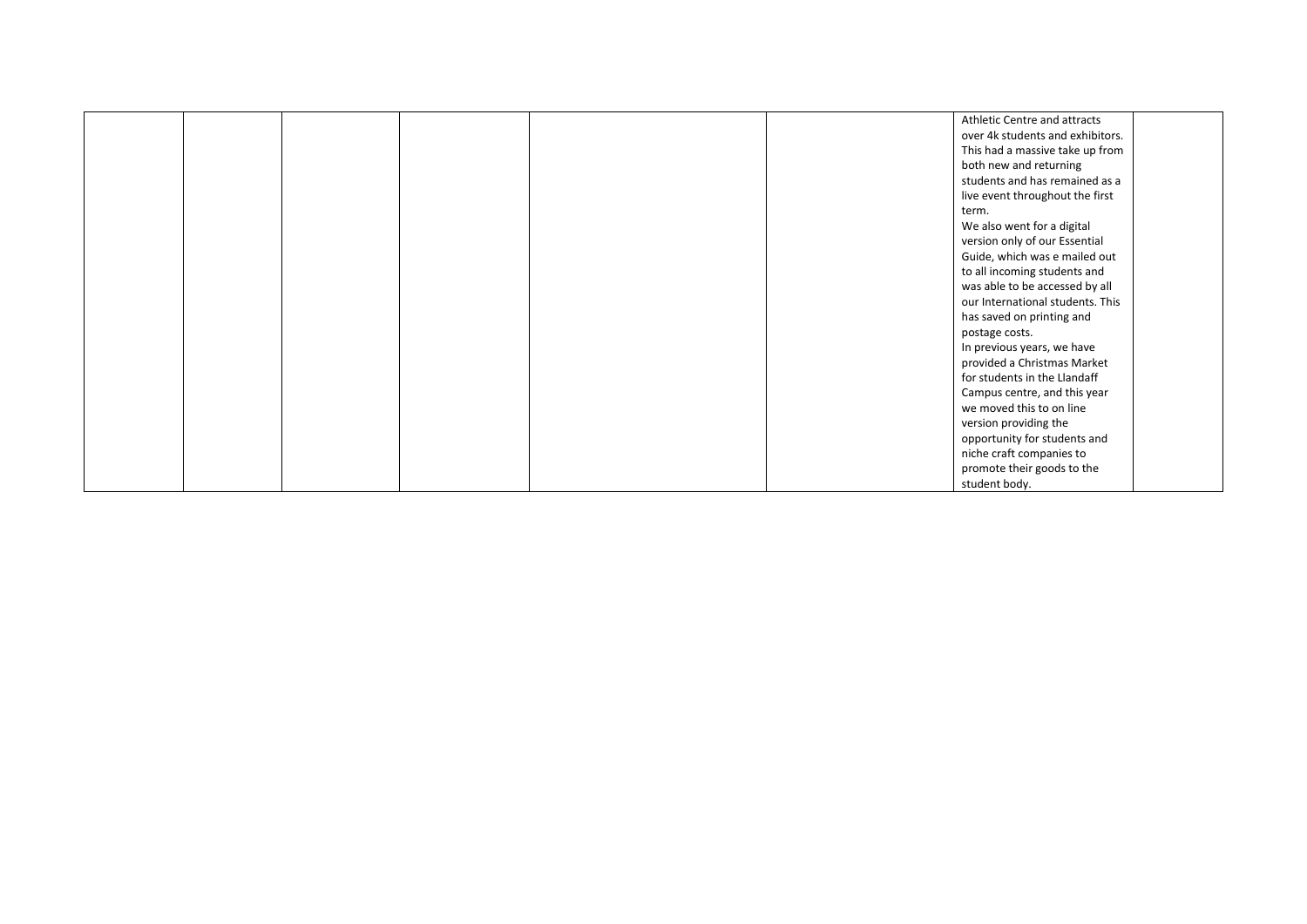| <b>Impact Area</b> | Objective      | Target                                                      | Indicators                                           | April 2020                                  | August 2020                       | Jan 2021                                                       | Responsibility |
|--------------------|----------------|-------------------------------------------------------------|------------------------------------------------------|---------------------------------------------|-----------------------------------|----------------------------------------------------------------|----------------|
|                    |                |                                                             | Improve external                                     | Planted 4 trees at Plas Gwyn,               | Construction of timber outdoor,   | ARUP study on pedestrian                                       |                |
|                    |                |                                                             | estate, increasing                                   |                                             | covered, spaces for social        | access and safety at Llandaff                                  |                |
|                    |                |                                                             | connectivity,                                        | Supplied planters for fruit trees to be     | learning at Cyncoed and Llandaff. | produced 2019 - key                                            |                |
|                    |                |                                                             | wellbeing,                                           | planted in at Llandaff campus.              | Removal of metal bicycle shelter  | recommendations have been                                      |                |
|                    |                |                                                             | biodiversity,                                        | Turfing and benches fitted at front of      | from centre of campus.            | reviewed and we have taken                                     |                |
|                    |                |                                                             | pedestrian safety,                                   | campus.                                     |                                   | the opportunity to revisit the                                 |                |
|                    |                |                                                             | aesthetics and                                       |                                             | Landscaping of the quad area at   | external environment in a                                      |                |
|                    |                |                                                             | social/informal                                      | Removal of smoking shelters on all sites.   | Cyncoed                           | Project we are calling, Greening                               |                |
|                    |                |                                                             | learning - see                                       |                                             |                                   | of the Campus. This includes                                   |                |
|                    |                |                                                             | <b>Biodiversity Action</b>                           |                                             |                                   | hard and soft landscaping, with                                |                |
|                    |                |                                                             | Plan.                                                | 40 Outdoor benches and tables with          | 60 trees planted at Llandaff to   | a priority of pedestrians over                                 |                |
|                    |                |                                                             | Plant at least 60 trees                              | parasols installed at Llandaff and Cyncoed. | create a new orchard area.        | vehicular access throughout the                                |                |
|                    |                |                                                             | -25 each at Cyncoed                                  |                                             |                                   | Campus. This will also                                         |                |
|                    |                |                                                             | and Llandaff, 10 at                                  | Additional living wall installed at Cyncoed |                                   | incorporate                                                    |                |
|                    |                |                                                             | Plas Gwyn.                                           | including planting of 700 bedding plants in |                                   | Decarbonisation works with                                     |                |
|                    |                |                                                             | Create new space for                                 | the green walls.                            |                                   | solar panels, charging points,                                 |                |
|                    |                |                                                             | staff and student food<br>external seating areas and |                                             |                                   |                                                                |                |
|                    |                |                                                             | growing, at all                                      |                                             |                                   | covered areas to create social                                 |                |
|                    |                | Net zero carbon by<br>$2030 -$ target in<br>NET ZERO CARBON | campuses.                                            |                                             |                                   | and learning spaces, as well as                                |                |
| Sustainable        |                |                                                             | Increase external                                    |                                             |                                   | increasing the landscaping and                                 |                |
| Estates -          | Construction,  |                                                             | seating areas by at                                  |                                             |                                   | planting.                                                      | Director of    |
| Construction,      | Refurbishment, | action plan will                                            | least 20 spaces each<br>at Cyncoed and               |                                             |                                   | Proposal to develop new car<br>route to rear of Llandaff being | Environment    |
| Refurbishment,     | Biodiversity   | encompass                                                   | Llandaff, 10 at Plas                                 |                                             |                                   | taken forward with Cardiff                                     | & Estates      |
| Biodiversity       |                | different aspects of                                        | Gwyn.                                                |                                             |                                   | Council, to allow main precinct                                |                |
|                    |                | the EMS.                                                    | Remove smoking                                       |                                             |                                   | to be pedestrianised/greened -                                 |                |
|                    |                |                                                             | shelters as Clean Air                                |                                             |                                   | this is part of the Greening of                                |                |
|                    |                |                                                             | Policy starts in                                     |                                             |                                   | the Campus.                                                    |                |
|                    |                |                                                             | September 2020.                                      |                                             |                                   | Board informed November 19                                     |                |
|                    |                |                                                             | Create conservation                                  |                                             |                                   | of intention to be net zero                                    |                |
|                    |                |                                                             | area and walk in                                     | carbon by 2030 - action plan                |                                   |                                                                |                |
|                    |                |                                                             | east/riverside wood                                  |                                             |                                   | being developed currently.                                     |                |
|                    |                |                                                             | at Llandaff.                                         |                                             |                                   | Removal of 40 parking signs                                    |                |
|                    |                |                                                             | Create new route to                                  |                                             |                                   | from front of Llandaff campus                                  |                |
|                    |                |                                                             | riverside at rear of                                 |                                             |                                   | over Christmas, new external                                   |                |
|                    |                |                                                             | Llandaff.                                            |                                             |                                   | seating, lighting, marked                                      |                |
|                    |                |                                                             | Replace central bike                                 |                                             |                                   | pedestrian route ways, opening                                 |                |
|                    |                |                                                             | shelter at Llandaff                                  |                                             |                                   | out of woodland area to                                        |                |
|                    |                |                                                             | with larger shelter                                  |                                             |                                   | coincide with opening of CST                                   |                |
|                    |                |                                                             | using sustainable                                    |                                             |                                   | Phase 1                                                        |                |
|                    |                |                                                             | materials.                                           |                                             |                                   | New orchard and fruit planting                                 |                |
|                    |                |                                                             | Additional living wall                               |                                             |                                   | as part of Enactus student                                     |                |
|                    |                |                                                             | planting at Cyncoed                                  |                                             |                                   | project, with plans for larger                                 |                |
|                    |                |                                                             | and Llandaff.                                        |                                             |                                   | growing schemes on both                                        |                |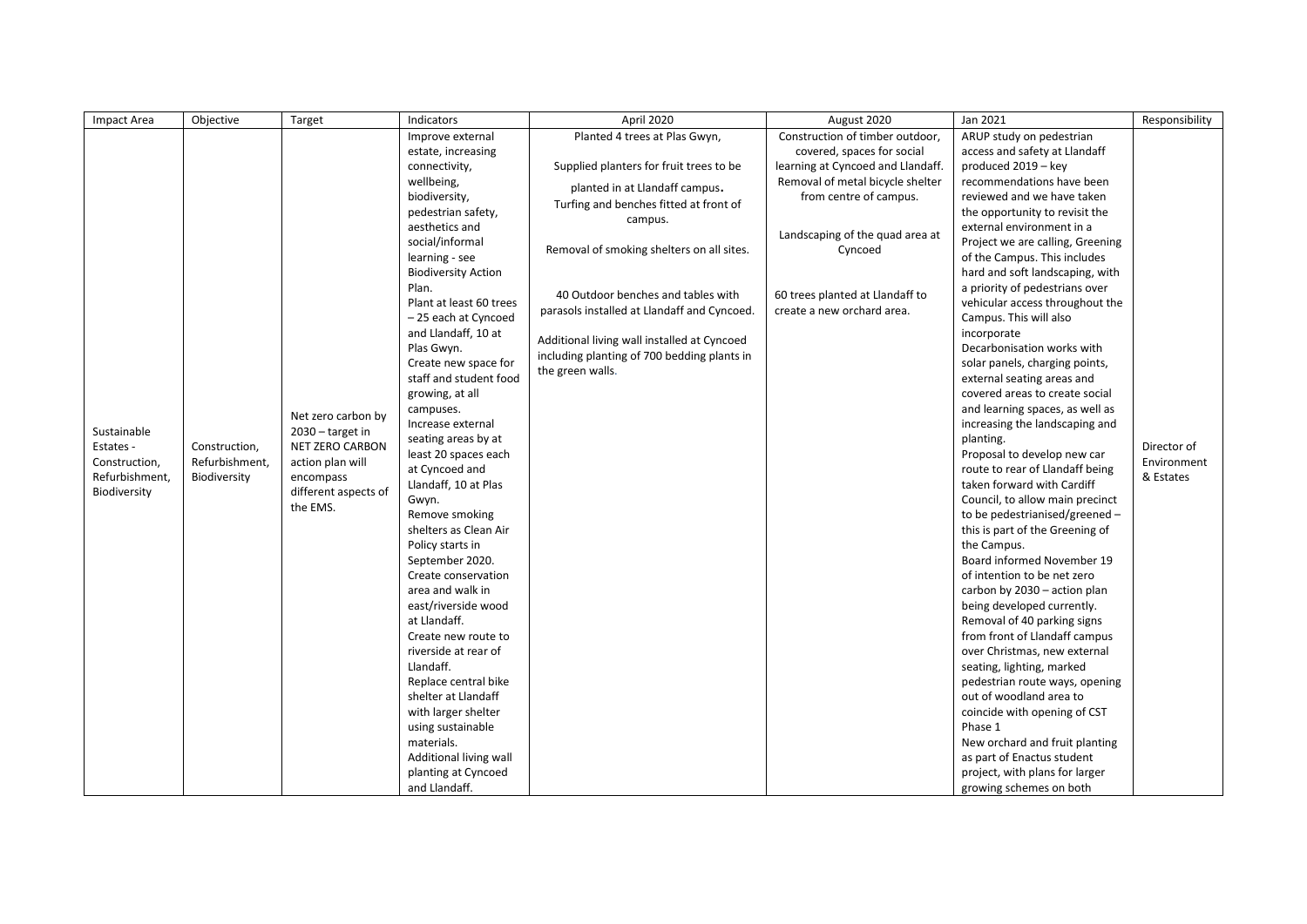| Green front of        |  | campuses. Awaiting delivery of |  |
|-----------------------|--|--------------------------------|--|
| Llandaff campus       |  | 80 fruit trees.                |  |
| through additional    |  |                                |  |
| turfing at roadside   |  |                                |  |
| and sympathetic       |  |                                |  |
| redecoration of key   |  |                                |  |
| buildings.            |  |                                |  |
| Provide               |  |                                |  |
| training/learning     |  |                                |  |
| opportunities for     |  |                                |  |
| beehives on both      |  |                                |  |
| campuses.             |  |                                |  |
| Ensure sustainability |  |                                |  |
| at heart of new       |  |                                |  |
| construction/campus   |  |                                |  |
| redevelopment and     |  |                                |  |
| estates strategy.     |  |                                |  |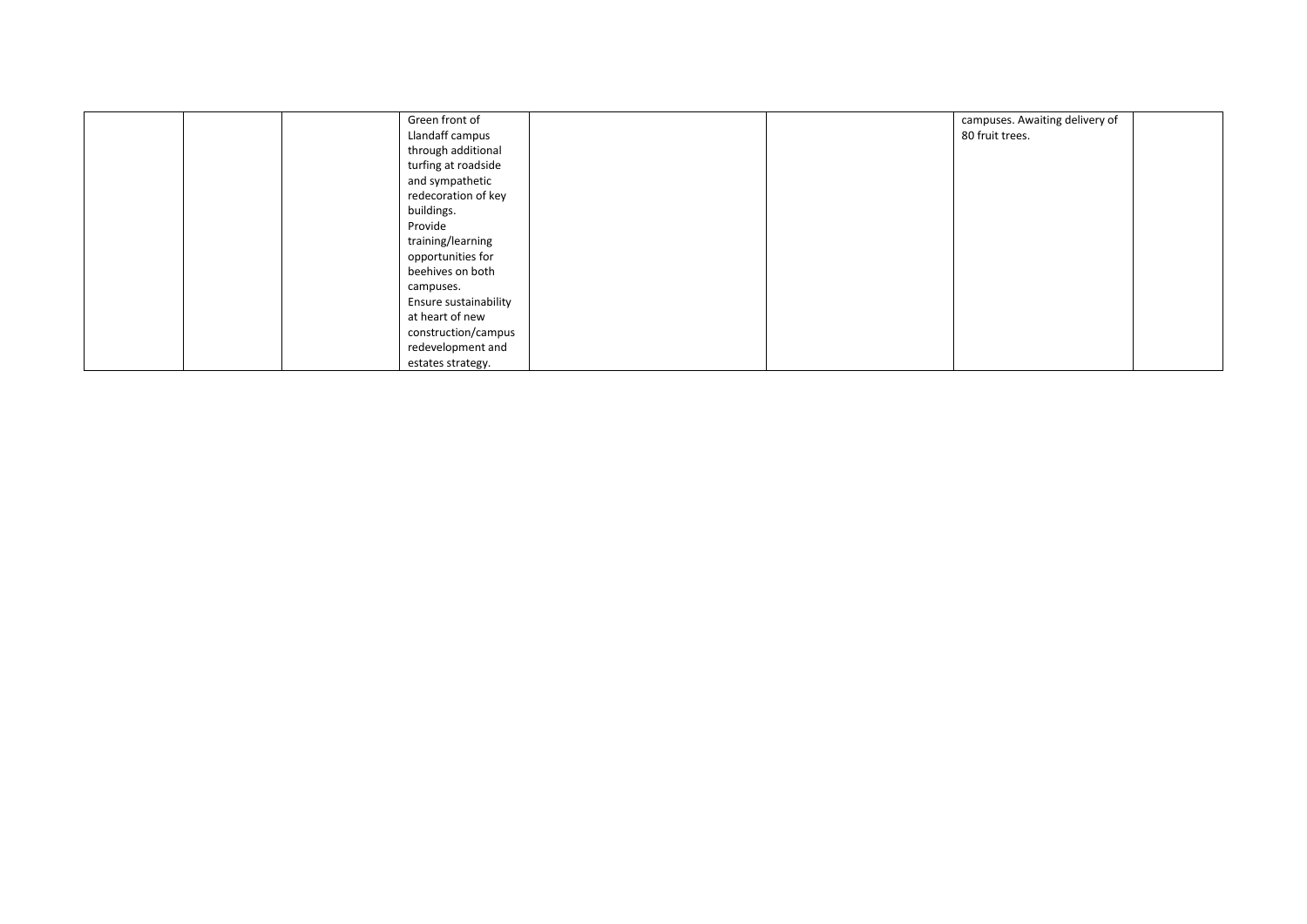| Impact Area   | Objective                | Target                                                                                                                                                                                                                                                                                                                                                                      | Indicators                                                                                                                                                                                                                                            | April 2020                                                                                                                                                                                                                                                                                                                                                    | August 2020                                                                                                                                                                                                                                                                                                                                                                                    | Jan 2021                                                                                                                                                                                                                                                                                                                                                                                                                                                                                                                                                                                                                                                                                                                                                                                                                                              | Responsibility                    |
|---------------|--------------------------|-----------------------------------------------------------------------------------------------------------------------------------------------------------------------------------------------------------------------------------------------------------------------------------------------------------------------------------------------------------------------------|-------------------------------------------------------------------------------------------------------------------------------------------------------------------------------------------------------------------------------------------------------|---------------------------------------------------------------------------------------------------------------------------------------------------------------------------------------------------------------------------------------------------------------------------------------------------------------------------------------------------------------|------------------------------------------------------------------------------------------------------------------------------------------------------------------------------------------------------------------------------------------------------------------------------------------------------------------------------------------------------------------------------------------------|-------------------------------------------------------------------------------------------------------------------------------------------------------------------------------------------------------------------------------------------------------------------------------------------------------------------------------------------------------------------------------------------------------------------------------------------------------------------------------------------------------------------------------------------------------------------------------------------------------------------------------------------------------------------------------------------------------------------------------------------------------------------------------------------------------------------------------------------------------|-----------------------------------|
| Paper & Print | Managed print<br>service | Monitor & educate<br>top users (staff) for<br>single-sided &<br>colour print.<br>Measure and<br>report on double-<br>sided print across<br>the fleet (monthly<br>reporting).<br>Measure and<br>report on colour<br>print across the<br>fleet (monthly<br>reporting).<br>Measure and<br>report on overall<br>scanning volumes<br>across the fleet<br>(monthly<br>reporting). | Monthly reporting<br>with top 5 users<br>identified, contacted<br>and information<br>provided on methods<br>to reduce<br>consumption.<br>Baseline of 60%<br>duplex.<br>Baseline of 65%<br>mono.<br>Baseline of 500,000<br>scans per calendar<br>year. | 1) Top 5 users identified for both single-<br>sided print and colour print. Information &<br>guides to be provided when university re-<br>opens<br>2) Double sided print for the period was<br>62.9% (2.9% above baseline)<br>3) Mono print for the period was 73.3%<br>(8.3% above baseline)<br>4) A total of 106,606 pages were scanned<br>over this period | Due to the closure of the<br>university in March (COVID-19)<br>the volume of print has been<br>negligible for a skeleton of staff<br>on campus. Many devices were<br>not used at all during this period<br>With the start of the academic<br>year at the end of September and<br>the return of students to campus,<br>print volumes will be monitored<br>to establish the new normal<br>level. | 1) Monthly reporting with top 5<br>users identified, contacted and<br>information provided on<br>methods to reduce<br>consumption - Due to<br>extraordinary operating during<br>COVID-19 identify top users was<br>not completed as print volumes<br>are drastically reduced with<br>very<br>few staff on campus and many<br>printers remaining unused, due<br>to lack of resources within the<br>Print Studio where staff have<br>been furloughed and/or<br>redeployed.<br>2) Baseline of $60\%$ duplex $-60\%$<br>achieved in this quarter<br>3) Baseline of 65% mono - 64%<br>achieved in this quarter<br>however due to the very low<br>demand this is not<br>representative of normal use.<br>4) Baseline of 500,000 scans per<br>calendar year = quarterly total<br>of $22,578 -$ in line with<br>reduction in print volumes<br>during COVID-19 | Commercial<br>Services<br>Manager |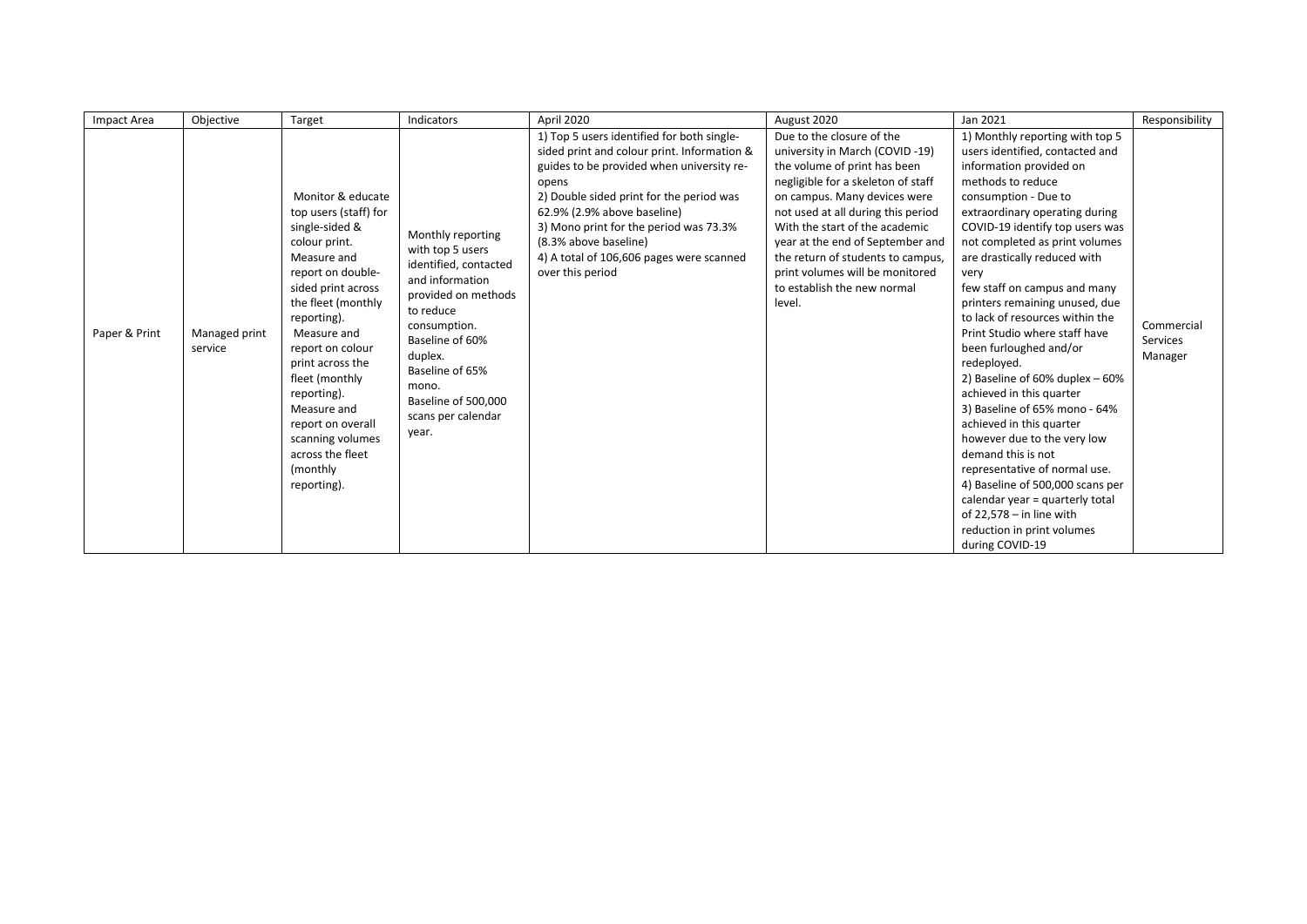| Impact Area                | Objective                                                                 | Target                                                                                                                                                                                                                                                                                    | Indicators                                                                                                                                                                                                              | April 2020                                                                                                                                                                                                                                                                                                                                                                                                                                                                                                                                                                                                                                                                                                                                                                                                                                                                                                                                                                         | August 2020                                                                                                                                                                                                                                                                                                                                                                                                                                                                                                                                                                                                                                                                       | Jan 2021                                                                                                                                                                                                                                                                                                                                                                                                                                                                                                                                                                                                                                                                                                                                                                          | Responsibility                          |
|----------------------------|---------------------------------------------------------------------------|-------------------------------------------------------------------------------------------------------------------------------------------------------------------------------------------------------------------------------------------------------------------------------------------|-------------------------------------------------------------------------------------------------------------------------------------------------------------------------------------------------------------------------|------------------------------------------------------------------------------------------------------------------------------------------------------------------------------------------------------------------------------------------------------------------------------------------------------------------------------------------------------------------------------------------------------------------------------------------------------------------------------------------------------------------------------------------------------------------------------------------------------------------------------------------------------------------------------------------------------------------------------------------------------------------------------------------------------------------------------------------------------------------------------------------------------------------------------------------------------------------------------------|-----------------------------------------------------------------------------------------------------------------------------------------------------------------------------------------------------------------------------------------------------------------------------------------------------------------------------------------------------------------------------------------------------------------------------------------------------------------------------------------------------------------------------------------------------------------------------------------------------------------------------------------------------------------------------------|-----------------------------------------------------------------------------------------------------------------------------------------------------------------------------------------------------------------------------------------------------------------------------------------------------------------------------------------------------------------------------------------------------------------------------------------------------------------------------------------------------------------------------------------------------------------------------------------------------------------------------------------------------------------------------------------------------------------------------------------------------------------------------------|-----------------------------------------|
| Environmental<br>Awareness | Increase<br>awareness<br>activities,<br>Campus and<br>within<br>Community | To raise awareness<br>of environmental<br>and sustainability<br>issues amongst<br>Cardiff Met staff,<br>students,<br>stakeholders and<br>local community<br>with events and<br>communication.<br><b>Maintain ISO</b><br>14001: 2015.<br>Improve standing in<br>P&P Green League<br>table. | Monthly reporting on<br>events type, number<br>and impact.<br><b>Maintain continuous</b><br>improvement with<br>ISO 14001 and<br>achieve zero non-<br>conformities.<br>Improve on 68 <sup>th</sup> from<br>2019 league. | 1) Monthly reporting on events type,<br>number and impact - During the reporting<br>period events took place, with the<br>assistance of a new post holder -<br>Sustainability Projects Officer. Five Repair<br>Cafes, 2x Community Days, Green<br>Workshop, KESS2 Seminar, Business in<br>Action Seminars, Sustainable Food Lecture,<br>Volunteering Forum with Environmental<br>Champions, Go Green Week, Litter Pick and<br>Fair-trade Meetings. All events impact have<br>been measured via social media platforms<br>- with the introduction of Instagram during<br>this period.2) Maintain continuous<br>improvement with ISO 14001 and achieve<br>zero non-conformities - Successful external<br>audit in January 2020 with no non-<br>conformities raised.3) Improve on 68th<br>from 2019 league Sustainability<br>Engagement - continuation of<br>implementation of planned tasks for<br>improvement in the league table and<br>reporting to this Sustainability Committee | 1) No events took place during<br>the reporting period due to<br>covid-19 and Campus closure.<br>2) Maintain continuous<br>improvement with ISO 14001 and<br>achieve zero non-conformities -<br>Successful external audit in<br>January 2020 with no non-<br>conformities raised.<br>3) Improve on 68th from 2019<br>league Sustainability Engagement<br>- continuation of<br>implementation of planned tasks<br>for improvement in the league<br>table and reporting to this<br>Sustainability Committee.<br>Internal Audits have been<br>completed as desktop exercise<br>during Campus closure. Chemical<br>and Hazardous substances will be<br>audited when return to Campus. | 1) A number of events have<br>taken place on Campus and<br>online, Free Bike Servicing held<br>in November x3 events, Litter<br>picks x 7 at each Campus.<br>Online - Hedgehog Friendly<br>Campus, Single use coffee cups<br>on Campus, Free<br>Green Workshops - Wasteless<br>Home & Wasteless Bathroom.<br>Submission of Hedgehog<br><b>Friendly Campus Bronze</b><br>submission.<br>2) Maintain continuous<br>improvement with ISO 14001<br>and achieve zero non-<br>conformities - Next external<br>audit in January 2021<br>3) Improve on 68th from 2019<br>league Sustainability<br>Engagement - continuation of<br>implementation of planned<br>tasks for improvement in the<br>league table and reporting to<br>this Sustainability Committee.<br>League on hold for 2020 | Sustainability<br>Engagement<br>Manager |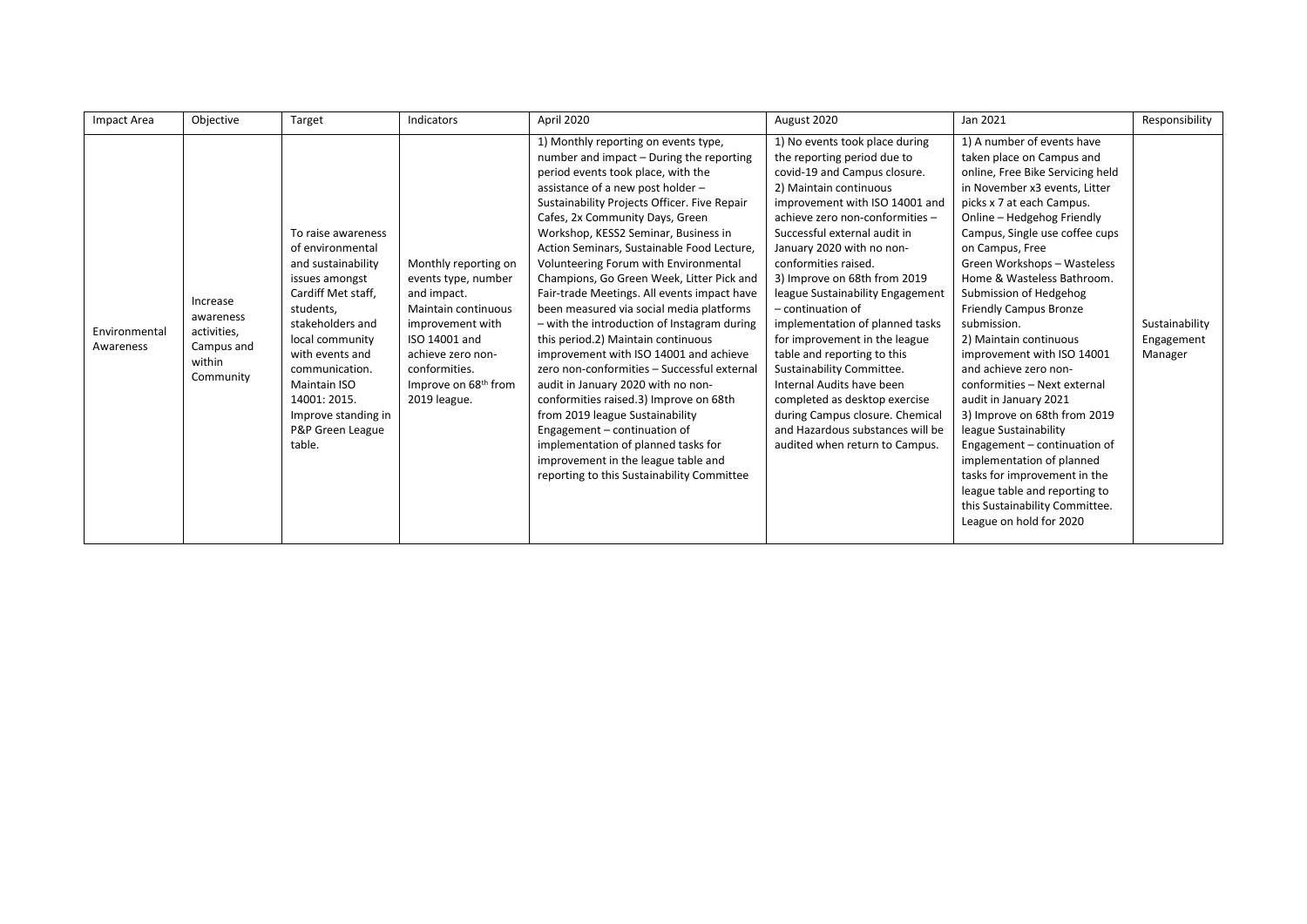| Impact Area                  | Objective                                      | Target                                                                                                                                                                                                                                                                                                                                                                                                                                                                                                                        | Indicators                                                                                                                                                                                                                                                                                                                                                                                                                                                                | April 2020                                                                                                                                                                                                                                                                                                                                                                                                                                                                                                                                                                                                                                                                                                                                                                                                                                                                                                                                                                                                                                                                                                                                                                                                                                                                                                                                                                                                                                                                                                                                                                                                                                                                                                                                                                                                                                                                                                                      | August 2020                                                                                                                                                                                                                                                                                                                                                                                                                                                                                                                                                                                                                                                                                                                                                                                                                                                                                                                                                                                                                                                                                                                                                                                                                                                                                          | Jan 2021                                                                                                                                                                                                                                                                                                                                                                                                                                                                                                                                                                                                                                                                                                                                                                                                                                                                                                                                                                                                                                                                                                                                                                                                                                                                                                                                         | Responsibility                        |
|------------------------------|------------------------------------------------|-------------------------------------------------------------------------------------------------------------------------------------------------------------------------------------------------------------------------------------------------------------------------------------------------------------------------------------------------------------------------------------------------------------------------------------------------------------------------------------------------------------------------------|---------------------------------------------------------------------------------------------------------------------------------------------------------------------------------------------------------------------------------------------------------------------------------------------------------------------------------------------------------------------------------------------------------------------------------------------------------------------------|---------------------------------------------------------------------------------------------------------------------------------------------------------------------------------------------------------------------------------------------------------------------------------------------------------------------------------------------------------------------------------------------------------------------------------------------------------------------------------------------------------------------------------------------------------------------------------------------------------------------------------------------------------------------------------------------------------------------------------------------------------------------------------------------------------------------------------------------------------------------------------------------------------------------------------------------------------------------------------------------------------------------------------------------------------------------------------------------------------------------------------------------------------------------------------------------------------------------------------------------------------------------------------------------------------------------------------------------------------------------------------------------------------------------------------------------------------------------------------------------------------------------------------------------------------------------------------------------------------------------------------------------------------------------------------------------------------------------------------------------------------------------------------------------------------------------------------------------------------------------------------------------------------------------------------|------------------------------------------------------------------------------------------------------------------------------------------------------------------------------------------------------------------------------------------------------------------------------------------------------------------------------------------------------------------------------------------------------------------------------------------------------------------------------------------------------------------------------------------------------------------------------------------------------------------------------------------------------------------------------------------------------------------------------------------------------------------------------------------------------------------------------------------------------------------------------------------------------------------------------------------------------------------------------------------------------------------------------------------------------------------------------------------------------------------------------------------------------------------------------------------------------------------------------------------------------------------------------------------------------|--------------------------------------------------------------------------------------------------------------------------------------------------------------------------------------------------------------------------------------------------------------------------------------------------------------------------------------------------------------------------------------------------------------------------------------------------------------------------------------------------------------------------------------------------------------------------------------------------------------------------------------------------------------------------------------------------------------------------------------------------------------------------------------------------------------------------------------------------------------------------------------------------------------------------------------------------------------------------------------------------------------------------------------------------------------------------------------------------------------------------------------------------------------------------------------------------------------------------------------------------------------------------------------------------------------------------------------------------|---------------------------------------|
| Energy &<br><b>Utilities</b> | <b>Reduce Energy</b><br>& Water<br>consumption | Reduce utility<br>emissions to meet<br>reduction targets<br>(currently 3% per<br>annum) as set out<br>within Carbon<br>Management<br>Strategy.<br>Development of<br>Carbon<br>Management Plan<br>project list to<br>deliver aims of the<br>Carbon<br>Management<br>Strategy, including<br>prioritisation of<br>projects for<br>implementation.<br>Improve awareness<br>of energy and<br>utility consumption<br>across the estate<br>through regular<br>targeted reporting<br>of key data through<br>meetings with<br>schools. | Reduce absolute<br>carbon emissions<br>from water by 10% by<br>2022/23, compared<br>to the 2017/18<br>baseline. This is equal<br>to a 2% reduction in<br>water related CO2e<br>emissions per annum.<br>Reduce absolute<br>carbon emissions<br>from energy by 15%<br>by 2022/23,<br>compared to the<br>2017/18 baseline.<br>This is equal to a 3%<br>reduction in energy<br>related CO2e<br>emissions per annum.<br>Net carbon zero by<br>$2030 - action$ plan<br>May 2020 | 1. Estate wide electricity consumption over<br>the period Jan - March 2019 showed<br>continued improvements with a reduction<br>of 7.6% compared to the same period last<br>year, although the last 8-10 days of March<br>after shutdown skews these values. Data<br>does not include April 2020. YTD,<br>electricity profiles are showing a reduction<br>of 5% compared to last year which is ahead<br>of the annual carbon reduction target but<br>will need to be viewed with caution based<br>on current circumstances with COVID-19.<br>Although generally mild this winter,<br>February was colder than last year and<br>therefore, gas consumption represents an<br>increase of 4.1% for this period and gas<br>values are not influenced as much by the<br>estate shut down towards the latter part of<br>March due to longer running hours for hot<br>water and some heating across buildings<br>on the weekends prior to shutdown. YTD<br>profiles on gas are currently sitting at 4.8%<br>higher than the previous year resulting<br>largely from the early months of Oct - Dec<br>being much colder than last year. Estate<br>wide water consumption over Jan-Mar is<br>up by 14% compared to 2018/19 resulting<br>primarily from a significant leak in Cyncoed<br>that took some time to resolve. Overall<br>water consumption is up by 16.7% YTD<br>compared to last year as a result with<br>general increases across all campuses also<br>contributing to this.<br>2. Key projects currently underway - key<br>projects currently in train are the upgrade<br>of all external lighting across Llandaff and<br>Cyncoed Campuses. Cyncoed has been<br>completed and represents a 79% reduction<br>in consumption overall compared to the<br>previous fittings. Llandaff will be<br>progressed next as soon as we are in a<br>position to return to site. A feasibility<br>review into upgrading the BMS in CSM to | As a result of the COVID 19<br>shutdown across the University<br>estate, consumption of electricity<br>has<br>been confined largely to<br>operational Residences blocks.<br>Where viable, plant and<br>equipment<br>across all academic buildings was<br>shutdown, however an electricity<br>baseload remained across the<br>estate for all connected buildings<br>and IT servers to enable staff to<br>work remotely. Estate wide<br>YTD electricity consumption<br>dropped by 14% compared to<br>last year although it is now<br>currently<br>not accurate to draw<br>performance comparisons with<br>last year as a result of the<br>impacts<br>experienced by the lockdown.<br>Electricity consumption reduced<br>by 44% for the April-June period<br>compared to the previous year.<br>Bills for July have not yet arrived<br>but are expected to portray a<br>similar trend.<br>Estate wide YTD gas consumption<br>(excluding July bills) has seen<br>similar drops of 14% following<br>the lockdown although despite<br>demand for gas reducing over<br>the summer months,<br>consumption<br>across the Estate between April<br>and June reduced by 84%<br>compared to the same period in<br>2019,<br>largely due to disabling all<br>heating in academic buildings<br>across the University. | 1. As a result of the continued<br>impacts of COVID 19 on<br>occupancy across the University<br>estate, consumption of<br>electricity has reduced across all<br>buildings. Student numbers in<br>the first term were lower than<br>expected and this led to a<br>reduction in occupied spaces<br>and lower demand for services.<br>Estate wide YTD electricity<br>consumption dropped by 23%<br>compared to last year (Aug -<br>Nov) although it is still currently<br>not accurate to draw<br>performance comparisons with<br>last year as a result of the<br>impacts experienced by the<br>pandemic.<br>Heating demand across the<br>estate has largely remained the<br>same albeit set against the<br>ventilation requirements to<br>combat the spread of COVID 19<br>making buildings and teaching<br>spaces uncomfortable for<br>learning and teaching and<br>heating less effective. Despite<br>this, reduced<br>services, shorter operating<br>hours and less demand for<br>sports facilities has resulted in<br>lower gas<br>consumption. Estate wide YTD<br>gas consumption has dropped<br>by 30% to end October (Nov<br>bills<br>not in), also aided by relatively<br>mild weather conditions for the<br>autumn months. Following the<br>start of term and with less<br>students and staff onsite, water<br>consumption reduced by 34% | Energy and<br>Environment<br>Engineer |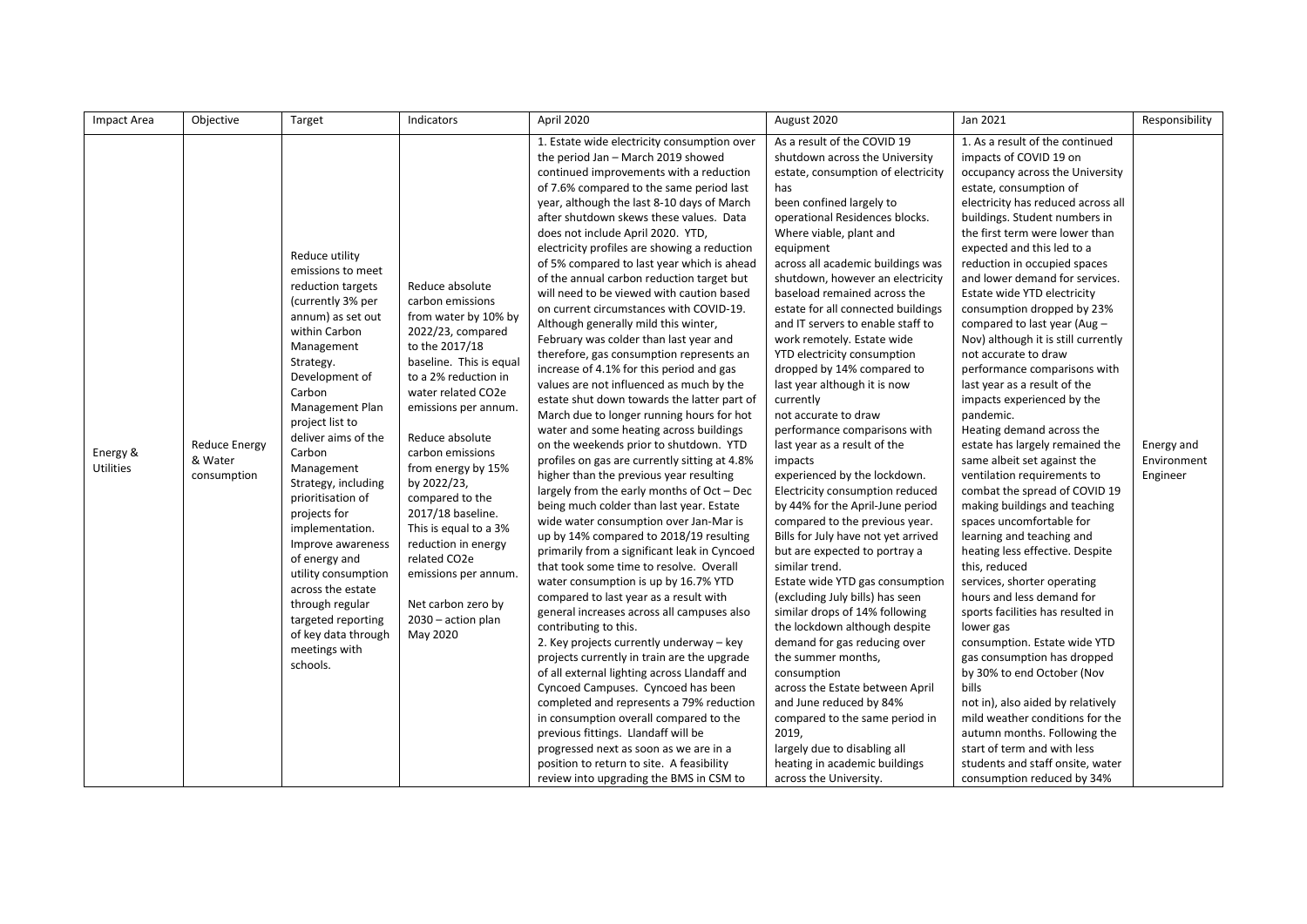| the new platform that's been rolled out<br>Despite the impacts of COVID 19,<br>YTD compared to last year over<br>across the rest of the estate is still ongoing.<br>water consumption still shows an<br>the Aug-Nov period.<br>increase of 1% YTD<br>2. Key projects currently<br>3. Dashboards issued to Residences<br>compared to last year. This is a<br>underway $-$ further |  |
|----------------------------------------------------------------------------------------------------------------------------------------------------------------------------------------------------------------------------------------------------------------------------------------------------------------------------------------------------------------------------------|--|
|                                                                                                                                                                                                                                                                                                                                                                                  |  |
|                                                                                                                                                                                                                                                                                                                                                                                  |  |
|                                                                                                                                                                                                                                                                                                                                                                                  |  |
|                                                                                                                                                                                                                                                                                                                                                                                  |  |
| detailing monthly consumption were not<br>result of elevated consumption<br>improvements in lighting have                                                                                                                                                                                                                                                                        |  |
| utilised and feedback suggested they<br>throughout the year compared to<br>been carried out in                                                                                                                                                                                                                                                                                   |  |
| needed to be reviewed. A review of best<br>last year and if the events of the<br>Llandaff CSM, Llandaff external                                                                                                                                                                                                                                                                 |  |
| practice energy reporting will be explored<br>previous months had not<br>lighting upgrades continue to                                                                                                                                                                                                                                                                           |  |
| going forwards.<br>occurred, this increase would be<br>be rolled out and a paper                                                                                                                                                                                                                                                                                                 |  |
| much<br>outlining                                                                                                                                                                                                                                                                                                                                                                |  |
| higher.<br>the University's existing GHG                                                                                                                                                                                                                                                                                                                                         |  |
| Inventory has been submitted<br>Estate wide water consumption                                                                                                                                                                                                                                                                                                                    |  |
| over the Apr-Jun period is down<br>to inform future actions that                                                                                                                                                                                                                                                                                                                 |  |
| by 48% compared to 2018/19.<br>will                                                                                                                                                                                                                                                                                                                                              |  |
|                                                                                                                                                                                                                                                                                                                                                                                  |  |
| 2. Key projects currently<br>contribute to the NET Zero                                                                                                                                                                                                                                                                                                                          |  |
| underway - during the lockdown,<br>Carbon Strategy. NIAC                                                                                                                                                                                                                                                                                                                         |  |
| improvements in lighting have<br>computer based lighting                                                                                                                                                                                                                                                                                                                         |  |
| controls have been<br>been                                                                                                                                                                                                                                                                                                                                                       |  |
| carried out in Llandaff CSM,<br>replaced with manual switching                                                                                                                                                                                                                                                                                                                   |  |
| Llandaff external lighting<br>as a more user friendly solution                                                                                                                                                                                                                                                                                                                   |  |
| together with improved LED<br>upgrades continue to be rolled                                                                                                                                                                                                                                                                                                                     |  |
| out and a<br>floodlights over key areas in the                                                                                                                                                                                                                                                                                                                                   |  |
| paper outlining the University's<br>arena. New lighting has been                                                                                                                                                                                                                                                                                                                 |  |
| installed to the front of Llandaff<br>existing GHG Inventory is being                                                                                                                                                                                                                                                                                                            |  |
| developed to inform future<br>carpark and walkway enhancing                                                                                                                                                                                                                                                                                                                      |  |
| actions that will contribute to the<br>the lighting in that area.                                                                                                                                                                                                                                                                                                                |  |
| NET Zero Carbon Strategy.<br>Feasibility study into retrofitting                                                                                                                                                                                                                                                                                                                 |  |
| Improvements are also planned<br>a heat                                                                                                                                                                                                                                                                                                                                          |  |
| pump heating system into<br>to upgrade lighting and controls                                                                                                                                                                                                                                                                                                                     |  |
| in NIAC in the coming months. 3.<br>Llandaff N Block is also being                                                                                                                                                                                                                                                                                                               |  |
| Further research is being<br>undertaken. Key input into                                                                                                                                                                                                                                                                                                                          |  |
| electrical and mechanical<br>undertaken to develop more                                                                                                                                                                                                                                                                                                                          |  |
| detailed consumption/cost<br>specifications and installation                                                                                                                                                                                                                                                                                                                     |  |
|                                                                                                                                                                                                                                                                                                                                                                                  |  |
| for Llandaff CST Phase 2 to<br>analysis report                                                                                                                                                                                                                                                                                                                                   |  |
| reduce energy consumption.                                                                                                                                                                                                                                                                                                                                                       |  |
| Development of a Standardised                                                                                                                                                                                                                                                                                                                                                    |  |
| Lighting Specification for the                                                                                                                                                                                                                                                                                                                                                   |  |
| University to be                                                                                                                                                                                                                                                                                                                                                                 |  |
| utilised across refurbishment                                                                                                                                                                                                                                                                                                                                                    |  |
| and new build projects. Analysis                                                                                                                                                                                                                                                                                                                                                 |  |
| of scope 3 emissions and gap                                                                                                                                                                                                                                                                                                                                                     |  |
| analysis - working with                                                                                                                                                                                                                                                                                                                                                          |  |
| Procurement on establishing                                                                                                                                                                                                                                                                                                                                                      |  |
| goods and services footprint.                                                                                                                                                                                                                                                                                                                                                    |  |
| Development of tender                                                                                                                                                                                                                                                                                                                                                            |  |
| specification for the upgrade of                                                                                                                                                                                                                                                                                                                                                 |  |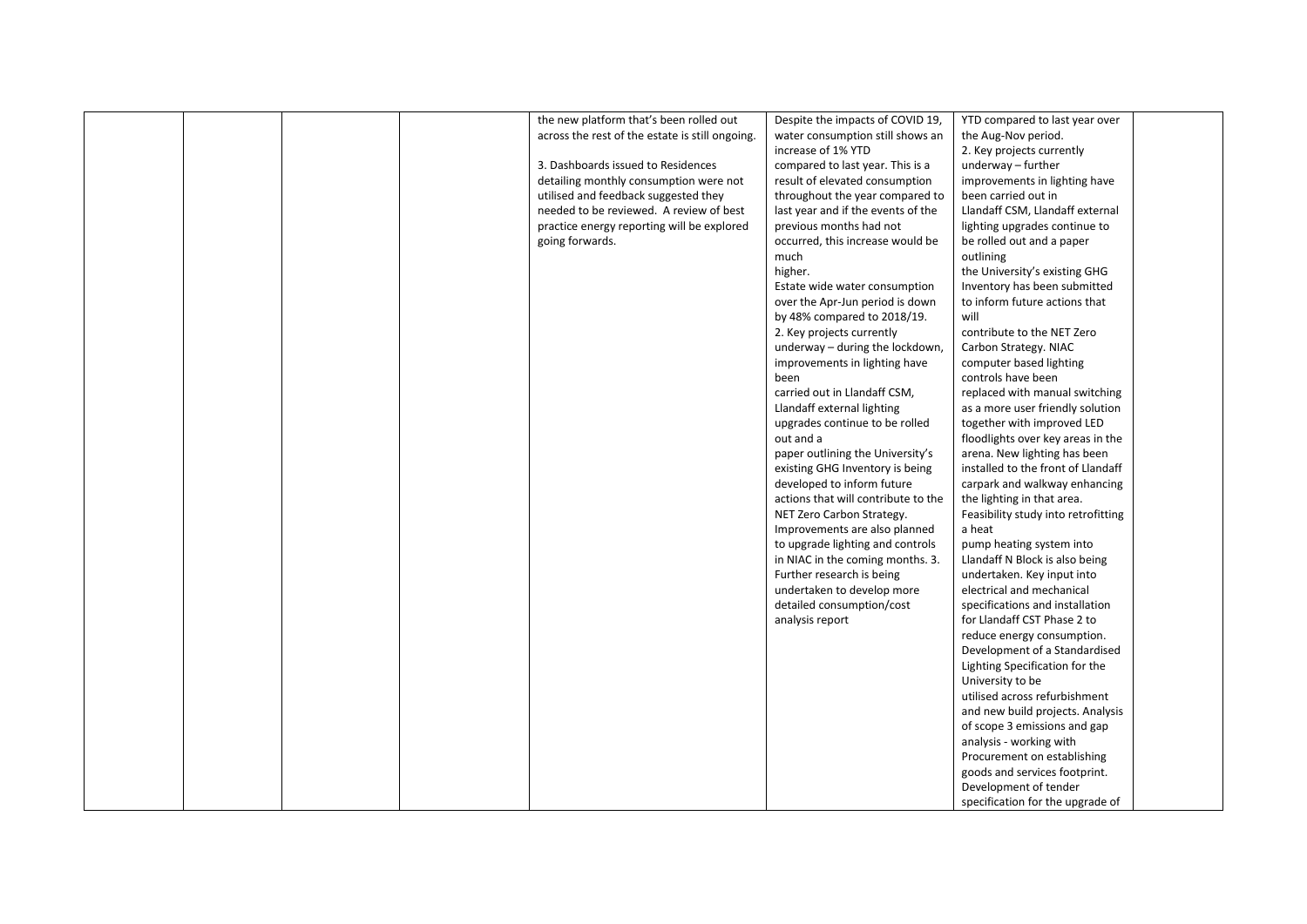|                          |                                                     |                                                                                                                                                                                                                   |                                                                                                                                                                                                                                                                                                                                                          |                                                                                                                                                                                                                                                                                                                                                                                                                             |                                                                                                                                                                                                                                                                                                                                                                                                                                                                                                                                                                                                                                                                                                              | CSM BMS. Inclusion of RICS SKA<br>as a pilot in CST Phase 3 as a<br>self-assessed sustainable<br>assessment tool.<br>3. Further research is being<br>undertaken to develop more<br>detailed consumption/cost<br>analysis reports.                                                                                                                                                                                                                                                                                                                                                                                                                                                                                  |                                                   |
|--------------------------|-----------------------------------------------------|-------------------------------------------------------------------------------------------------------------------------------------------------------------------------------------------------------------------|----------------------------------------------------------------------------------------------------------------------------------------------------------------------------------------------------------------------------------------------------------------------------------------------------------------------------------------------------------|-----------------------------------------------------------------------------------------------------------------------------------------------------------------------------------------------------------------------------------------------------------------------------------------------------------------------------------------------------------------------------------------------------------------------------|--------------------------------------------------------------------------------------------------------------------------------------------------------------------------------------------------------------------------------------------------------------------------------------------------------------------------------------------------------------------------------------------------------------------------------------------------------------------------------------------------------------------------------------------------------------------------------------------------------------------------------------------------------------------------------------------------------------|--------------------------------------------------------------------------------------------------------------------------------------------------------------------------------------------------------------------------------------------------------------------------------------------------------------------------------------------------------------------------------------------------------------------------------------------------------------------------------------------------------------------------------------------------------------------------------------------------------------------------------------------------------------------------------------------------------------------|---------------------------------------------------|
| Impact Area              | Objective                                           | Target                                                                                                                                                                                                            | Indicators                                                                                                                                                                                                                                                                                                                                               | April 2020                                                                                                                                                                                                                                                                                                                                                                                                                  | August 2020                                                                                                                                                                                                                                                                                                                                                                                                                                                                                                                                                                                                                                                                                                  | Jan 2021                                                                                                                                                                                                                                                                                                                                                                                                                                                                                                                                                                                                                                                                                                           | Responsibility                                    |
| Emissions &<br>Effluents | Legislation<br>Compliance /<br><b>Best Practice</b> | Compliance with<br>Legislation /Best<br>Practice, Drainage<br>Discharge,<br>Emissions to Air,<br>Drainage, Air<br>Conditioning, Lev's<br>and Fume<br>Cupboards, Water<br>Treatment /<br>Control of<br>Legionella. | Recording of<br>Compliance with<br>Legislation and Best<br>Practice for Drainage<br>Discharge; Emissions<br>to Air; Drainage; Air<br>Conditioning; Lev's<br>and Fume Cupboards<br>and Water Treatment<br>/ Control of<br>Legionella, checking<br>via internal student<br>audits and ensuring<br>compliance through<br>our legislation update<br>service. | Student Auditors completed their<br>Emissions to Air audit this quarter. All<br>planned maintenance regime in full<br>operation in Jan - March 2020, due to<br>Campus closure all planned maintenance<br>has ceased since Campus closure.<br>Residences continue to test in their areas.<br>Building closures and re-opening protocol<br>in place. This protocol addresses the legal<br>requirements for re-opening Campus. | We have received letters of<br>exemption for Emissions to Air<br>Certificate from Share Regulatory<br>Services and authorisation given<br>to discharge wastewater into<br>public foul sewers by Welsh<br>Water in July 2020.<br>Due to Coronavirus and the<br>closure of the University, we<br>have carried out water flushing<br>on all sites and continued with<br>contract services which include<br>temperature monitoring,<br>legionella sampling, tank cleaning<br>and showerhead cleaning. LEV's<br>and fume cupboards haven't<br>been in use but all servicing and<br>maintenance has continued.<br>Servicing and maintenance has<br>also continued on air handling<br>units/air conditioning units. | We have received letters of<br>exemption for Emissions to Air<br>Certificate from Share<br>Regulatory Services and<br>authorisation given to discharge<br>wastewater into public foul<br>sewers by Welsh Water in July<br>2020.<br>Due to Coronavirus and the<br>closure of the University, we<br>have carried out water flushing<br>on all sites and continued with<br>contract services which include<br>temperature monitoring,<br>legionella sampling, tank<br>cleaning and showerhead<br>cleaning. LEV's and fume<br>cupboards haven't been in use<br>but all servicing and<br>maintenance has continued.<br>Servicing and maintenance has<br>also continued on air handling<br>units/air conditioning units. | Maintenance<br>and Space<br>Operations<br>Manager |
| Chemicals &              | Control of                                          | Monitoring the                                                                                                                                                                                                    | Recording of number                                                                                                                                                                                                                                                                                                                                      | Will expand the newly developed                                                                                                                                                                                                                                                                                                                                                                                             | Limited progress has been made                                                                                                                                                                                                                                                                                                                                                                                                                                                                                                                                                                                                                                                                               | This work is currently                                                                                                                                                                                                                                                                                                                                                                                                                                                                                                                                                                                                                                                                                             | Head of                                           |
| Hazardous<br>substances  | chemical &<br>hazardous<br>substances               | implementation of<br>the Cardiff Met<br><b>Environment Good</b><br>Practice Use of<br><b>Chemicals Protocol</b><br>within the<br>University's<br>schools/units.                                                   | of completed internal<br>audits collectively<br>completed between<br>health & safety<br>inspections and<br>internal / external<br>environmental audits<br>per term.                                                                                                                                                                                      | University code of good practice to all<br>areas of the University.<br>Targets will demonstrate collaboration<br>between health and safety inspections and<br>environmental audits. Confirm target<br>numbers for each term.                                                                                                                                                                                                | during the period as the H&S<br>audit programme initially focused<br>on a review of the University's<br>fire safety management following<br>a directive from Welsh<br>Government and latterly was<br>suspended due to C-19.                                                                                                                                                                                                                                                                                                                                                                                                                                                                                  | suspended and has been since<br>March 2020 lockdown. During<br>the lockdown period there has<br>been limited activity on<br>campuses. As the campuses<br>become reoccupied the<br>monitoring of this aspect will<br>restart                                                                                                                                                                                                                                                                                                                                                                                                                                                                                        | Health and<br>Safety                              |